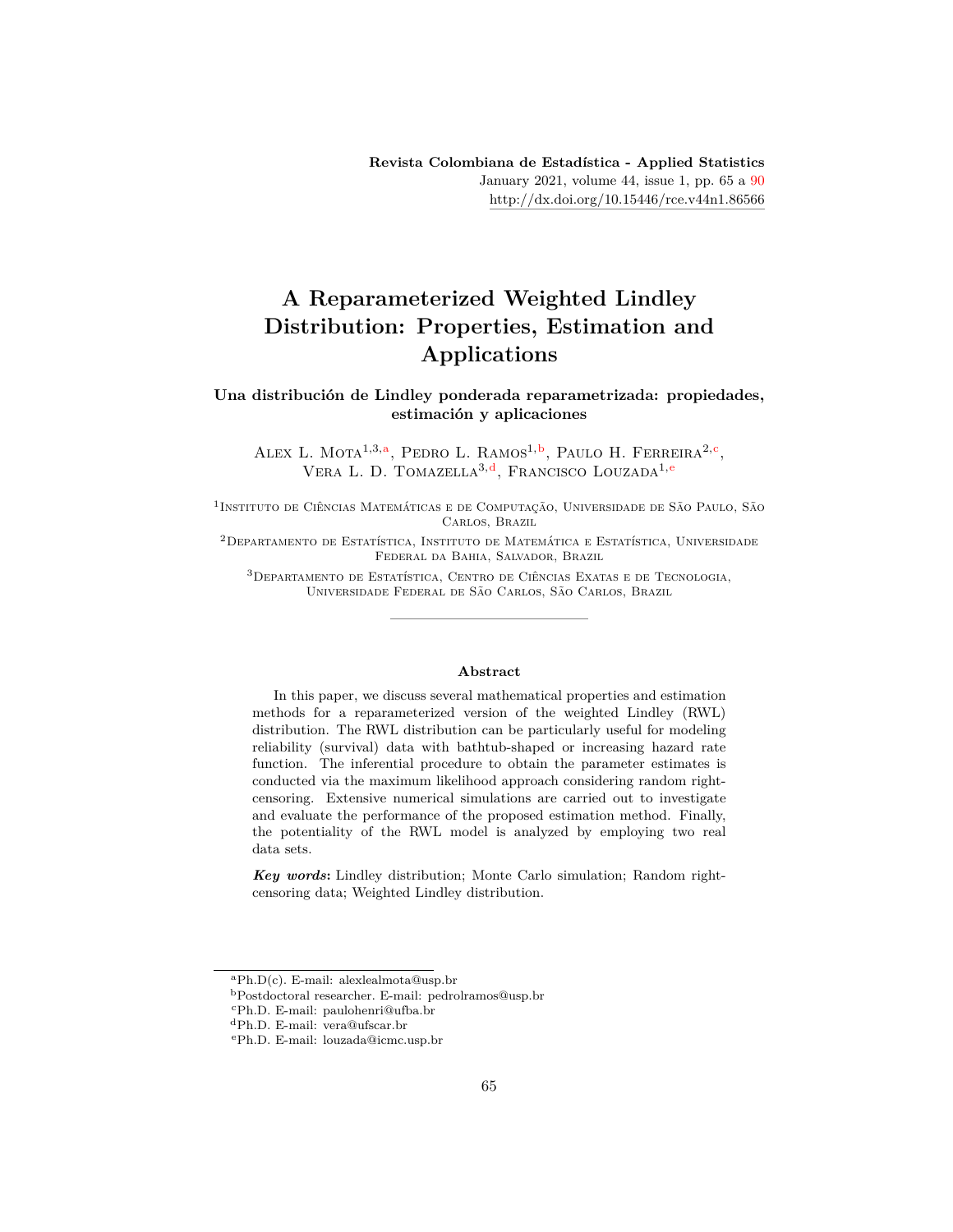#### **Resumen**

En este artículo, discutimos varias propiedades matemáticas y métodos de estimación para una versión reparametrizada de la distribución ponderada de Lindley (RWL). La distribución RWL puede ser particularmente útil para modelar datos de confiabilidad (supervivencia) con función de tasa de riesgo en forma de bañera o creciente. El procedimiento inferencial para obtener las estimaciones de los parámetros se realiza mediante el enfoque de máxima verosimilitud considerando la censura aleatoria a la derecha. Se realizan extensas simulaciones numéricas para investigar y evaluar el rendimiento del método de estimación propuesto. Finalmente, la utilidad del modelo RWL se analiza mediante el uso de dos conjuntos de datos reales.

*Palabras clave***:** Datos censurados aleatorios a la derecha; Distribución de Lindley; Distribución ponderada de Lindley; Simulación Monte Carlo.

### **1. Introduction**

The Lindley distribution is a lifetime distribution that was introduced in the context of fiducial distributions and Bayes theorem ([Lindley](#page-23-0) [1958](#page-23-0)). [Ghitany et al.](#page-23-1) [\(2008\)](#page-23-1) studied its mathematical properties, such as moments, failure rate, mean residual life, entropy function, and asymptotic distribution of the extreme order statistics and inferential procedures. Moreover, the authors showed that such distribution outperforms the exponential model in many situations, which allowed its application in diverse areas, such as biology, engineering, and medicine.

Since the Lindley distribution has only one parameter and accommodates solely increasing hazard function, it does not provide enough flexibility for analyzing different types of lifetime data. To increase the flexibility for modeling purposes, many generalizations based on this distribution have been proposed in the recent literature. For example, the generalized Lindley (Zakerzadeh  $\&$ [Dolati](#page-25-0) [2009\)](#page-25-0), two-parameter weighted Lindley [\(Ghitany et al.](#page-23-2) [2011\)](#page-23-2), extended Lindley [\(Bakouch et al.](#page-22-1) [2012\)](#page-22-1), transmuted two-parameter Lindley ([Kemaloglu &](#page-23-3) [Yilmaz](#page-23-3) [2017](#page-23-3)), Weibull Lindley distribution [\(Asgharzadeh et al.](#page-22-2) [2018\)](#page-22-2), Weibull Marshall-Olkin Lindley ([Afify et al.](#page-22-3) [2020](#page-22-3)), among other distributions. The twoparameter weighted Lindley (WL) distribution has become increasingly popular for modeling survival or reliability data with bathtub-shaped and increasing hazard rate functions ([Ali](#page-22-4) [2015,](#page-22-4) [Ramos et al.](#page-24-0) [2017](#page-24-0), [Louzada & Ramos](#page-23-4) [2017](#page-23-4)). Some generalizations of this distribution can be found, e.g., in [Asgharzadeh et al.](#page-22-5) ([2016\)](#page-22-5), [Ramos & Louzada](#page-24-1) ([2016\)](#page-24-1), [Shanker et al.](#page-24-2) [\(2019](#page-24-2)), and references cited therein.

In recent years, some traditional distributions have been reparameterized in terms of their mean to model real problems; see, e.g., [Cepeda & Gamerman](#page-22-6) ([2005\)](#page-22-6), [Santos-Neto et al.](#page-24-3) ([2016\)](#page-24-3), [Rigby et al.](#page-24-4) ([2019](#page-24-4)), [Bourguignon & Gallardo](#page-22-7) ([2020\)](#page-22-7). In our bibliographical review, we noted that not much attention has been paid to parameterizations of the Lindley distribution, as well as its generalizations, except the work proposed by [Mazucheli et al.](#page-23-5) [\(2016](#page-23-5)). The authors introduced an alternative parameterization for the WL distribution in the context of orthogonal parameters ([Cox & Reid](#page-22-8) [1987](#page-22-8)). Such reparameterizated WL (RWL) distribution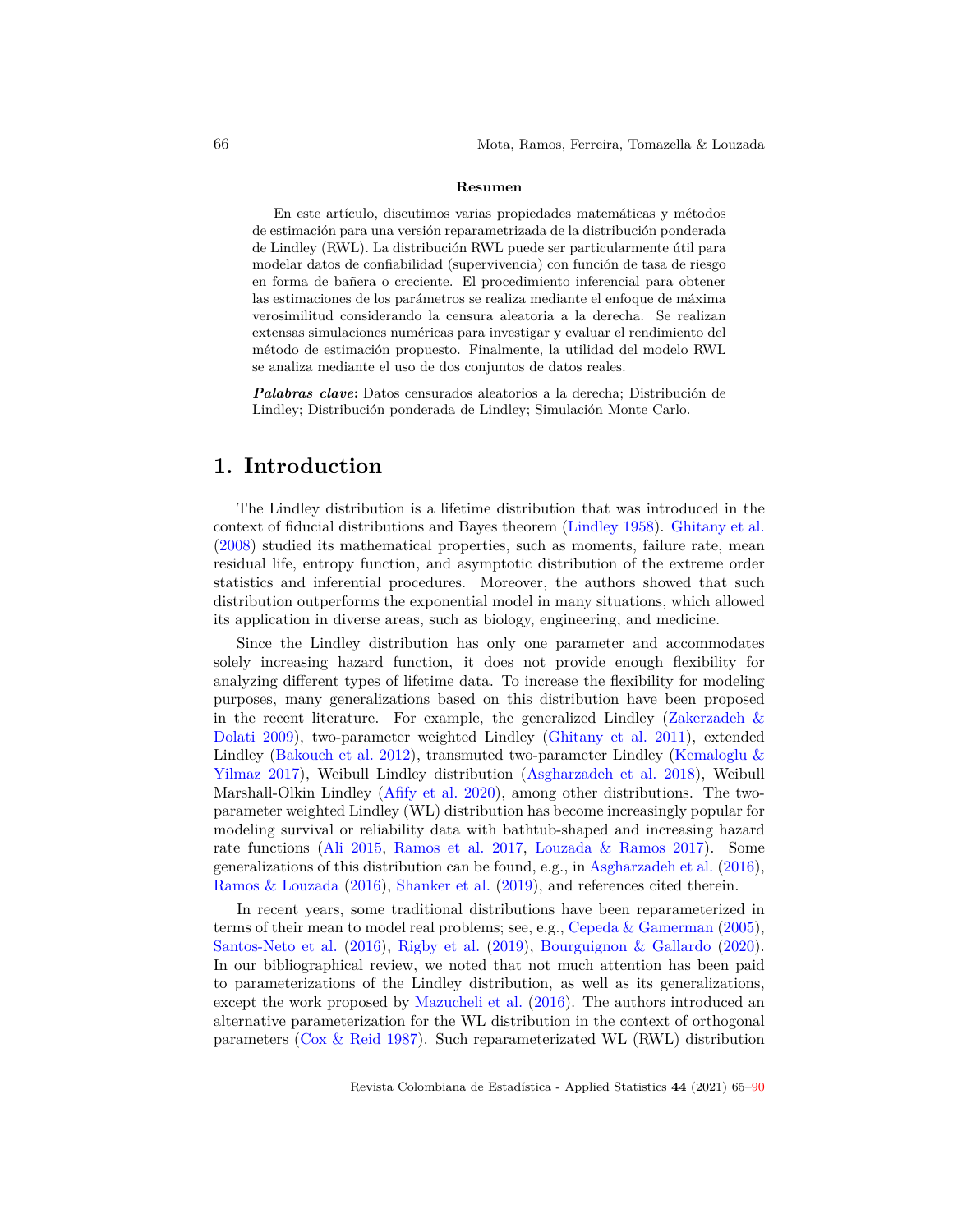is very useful because one of its parameters is the mean, which is interpretable in many problems. For instance, in medical studies, it gives the mean survival time of patients, which can be related to a set of covariates. In additon, the other parameter can be interpreted as a precison parameter. Thus, if covariates are present in the data set, we can model practical situations where the precision is not constant ([Cepeda & Gamerman](#page-22-6) [2005,](#page-22-6) [Santos-Neto et al.](#page-24-3) [2016](#page-24-3), [Bourguignon](#page-22-7) [& Gallardo](#page-22-7) [2020\)](#page-22-7). Another appealing advantage of using the RWL distribution is due to computational stability. On the other hand, by using such distribution, we have that the sample mean is an unbiased estimator for the population mean, and hence, the precision parameter can be readily estimated by using a one-dimensional numerical method, avoiding numerical problems.

Although [Mazucheli et al.](#page-23-5) [\(2016](#page-23-5)) have proposed the RWL distribution, the authors did not study its properties and, in addition, they also did not consider the maximum likelihood estimation for the parameters under censored data. Our objective in this paper is to derive and discuss many mathematical properties of this distribution, including its moments, quantile function, characteristic function, mean and median deviations, hazard rate function, mean residual life function, and Laplace transform function. Also, we show that the second parameter of this distribution can be interpreted as a precision parameter, which can be useful in further studies. The inference for the model parameters is conducted under the classical (or frequentist) framework via the maximum likelihood method assuming the presence of uncensored and random censored data. Numerical simulations are carried out in order to investigate the performance of the maximum likelihood estimators (MLEs) under different sample sizes and proportions of censored data. Finally, the applicability of the RWL distribution is illustrated in two real data sets.

The remainder of this paper is organized as follows. Section [2](#page-2-0) reviews the RWL distribution. Section [3](#page-5-0) present some properties of the RWL distribution, such as moments, quantile function, characteristic function, mean and median deviations, mean residual life function, and Laplace transform. Section [4](#page-11-0) discusses the inferential procedure based on MLEs for complete and censored data. Section [5](#page-13-0) presents a simulation study to evaluate the performance of the proposed estimators. Section [6](#page-14-0) illustrates the relevance of the RWL distribution on two real data sets. Section [7](#page-21-0) summarizes the present study.

# <span id="page-2-0"></span>**2. The RWL Distribution**

The original parameterization of the probability density function (PDF) of the WL distribution introduced by [Ghitany et al.](#page-23-2) [\(2011](#page-23-2)) is given by

<span id="page-2-1"></span>
$$
f(y; \lambda, \phi) = \frac{\lambda^{\phi+1}}{(\lambda + \phi)\Gamma(\phi)} y^{\phi-1} (1+y) \exp\{-\lambda y\}, \quad y > 0,
$$
 (1)

where  $\lambda > 0$  and  $\phi > 0$  are shape parameters and  $\Gamma(\phi) = \int_0^\infty y^{\phi-1} \exp\{-y\} dy$  is the gamma function.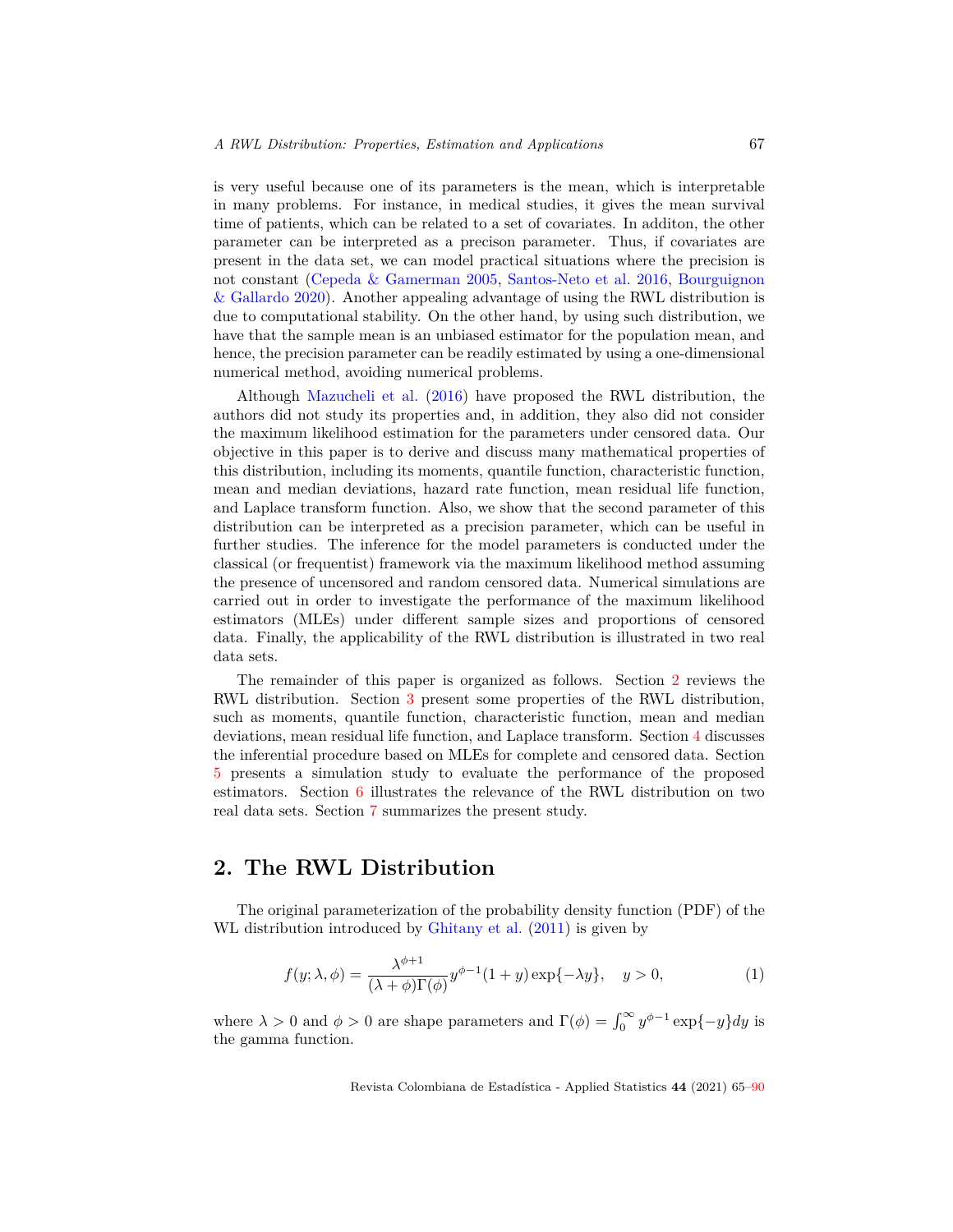Recently, [Mazucheli et al.](#page-23-5) [\(2016](#page-23-5)) proposed a new parameterization of the WL distribution, which allows diverse features of data modeling to be considered. The RWL distribution is obtained by transforming  $(\lambda, \phi)$  into  $(\mu, \phi)$ , where

$$
\mu = \frac{\phi(\lambda + \phi + 1)}{\lambda(\lambda + \phi)}
$$

is the mean of the original parameterization  $(1)$  $(1)$ .

Therefore, the WL distribution reparameterized by its mean has PDF expressed as

<span id="page-3-1"></span>
$$
f(y; \mu, \phi) = \frac{[a(\mu, \phi)]^{\phi+1}}{(2\mu)^{\phi} \Gamma(\phi) [a(\mu, \phi) + 2\mu\phi]} y^{\phi-1} (1+y) \exp\left\{-\frac{a(\mu, \phi)}{2\mu} y\right\}, \quad y > 0,
$$
\n
$$
(2)
$$

where  $a(\mu, \phi) = \phi(1-\mu) + \sqrt{\phi^2(\mu-1)^2 + 4\mu\phi(\phi+1)}, \mu > 0$  is the mean and  $\phi > 0$ is the shape parameter. From now on, we will use the notation  $Y \sim \text{RWL}(\mu, \phi)$  to indicate that the random variable *Y* has the RWL distribution.

Figure [1](#page-3-0) presents examples of the PDF  $(2)$  $(2)$  considering different values of  $\phi$ when  $\mu$  is fixed, and different values of  $\mu$  when  $\phi$  is fixed. Note that decreasing and unimodal behavior can be seen for the PDF. Moreover,  $\phi$  controls the shape of the PDF, as well as the different degrees of asymmetry and kurtosis, whereas  $\mu$ is the mean and also a scale parameter of the distribution.



FIGURE 1: Plots of PDF of the RWL distribution. Left panel:  $\mu = 1$  fixed and different values of  $\phi$ . Right panel:  $\phi = 10$  fixed and different values of  $\mu$ .

As in original parameterization  $(1)$  $(1)$  $(1)$ , we also can write the PDF  $(2)$  $(2)$  as a twocomponent mixture:

<span id="page-3-2"></span><span id="page-3-0"></span>
$$
f(y; \mu, \phi) = \left(\frac{a(\mu, \phi)}{a(\mu, \phi) + 2\mu\phi}\right) f_1(y; \mu, \phi) + \left(\frac{2\mu\phi}{a(\mu, \phi) + 2\mu\phi}\right) f_2(y; \mu, \phi), \quad (3)
$$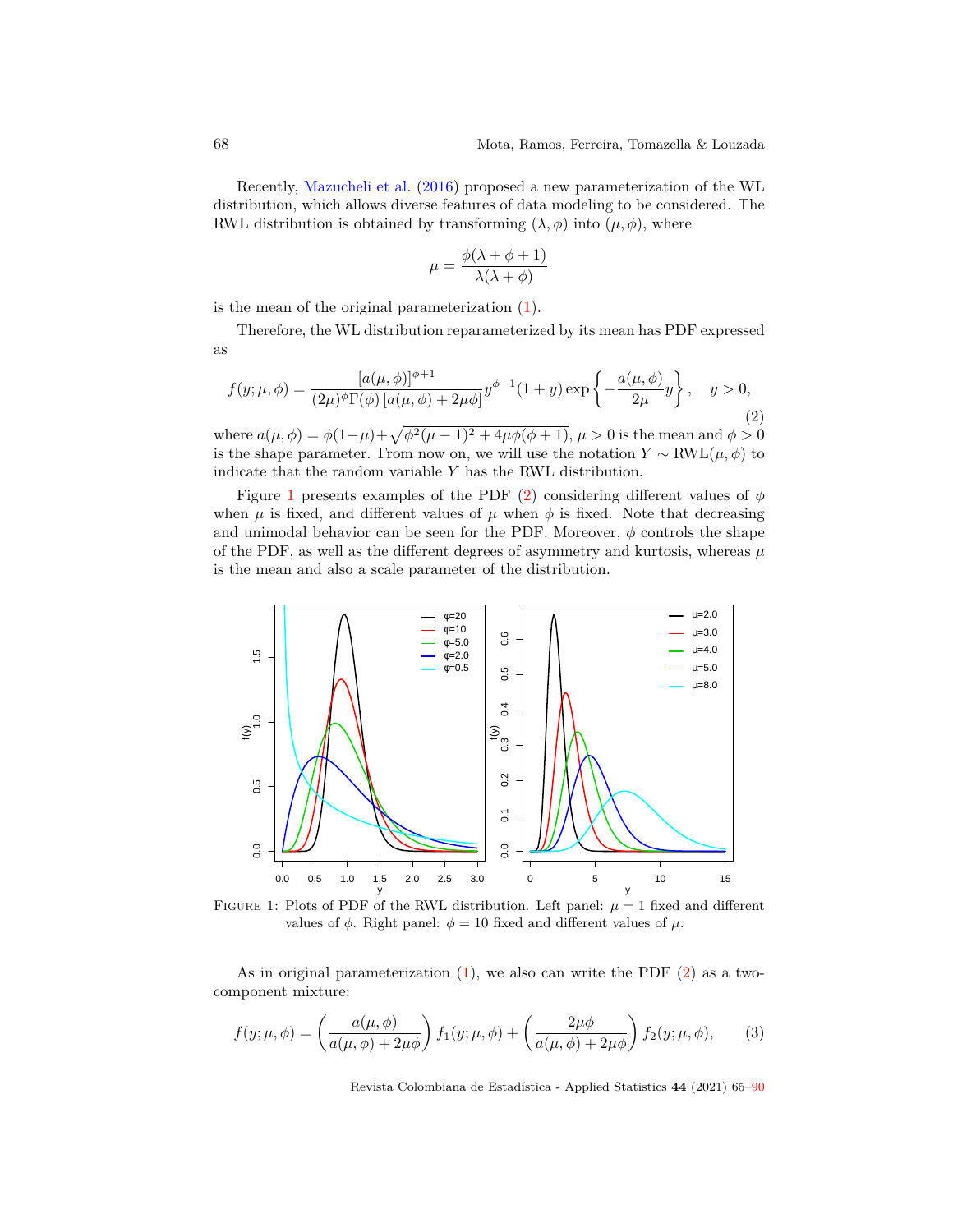*A RWL Distribution: Properties, Estimation and Applications* 69

where  $f_j(y; \mu, \phi) = \left(\frac{a(\mu, \phi)}{2\mu}\right)$ 2*µ*  $\int^{\phi+j-1} \frac{y^{\phi+j-2}}{\Gamma(\phi+j-1)} \exp \left\{-\frac{a(\mu,\phi)}{2\mu}\right\}$  $\left\{\frac{\mu,\phi}{2\mu}y\right\}, \quad y > 0, \text{ is }$ the PDF of the gamma distribution with shape parameter  $\phi + j - 1$  and scale parameter  $a(\mu, \phi)/2\mu$ , for  $j = 1, 2$ . This mixture representation is useful in order to get the properties of the RWL distribution, since the properties of the gamma distribution are well known in the statistical literature [\(Johnson et al.](#page-23-6) [1994\)](#page-23-6). For instance, the corresponding survival and hazard rate functions of the RWL distribution are easily found and given, respectively, by

<span id="page-4-1"></span>
$$
S(y; \mu, \phi) = \frac{1}{\Gamma(\phi)} \left[ \Gamma\left(\phi, \frac{a(\mu, \phi)}{2\mu} y\right) + \frac{\left[a(\mu, \phi)y\right]^{\phi} \exp\left\{-\frac{a(\mu, \phi)}{2\mu} y\right\}}{(2\mu)^{\phi-1} \left[a(\mu, \phi) + 2\mu \phi\right]} \right]
$$
(4)

and

<span id="page-4-2"></span>
$$
h(y; \mu, \phi) = \frac{\left[a(\mu, \phi)\right]^{\phi+1} y^{\phi-1} (1+y) \exp\left\{-\frac{a(\mu, \phi)}{2\mu} y\right\}}{2\mu \left[(2\mu)^{\phi-1} \left[a(\mu, \phi) + 2\mu\phi\right] \Gamma\left(\phi, \frac{a(\mu, \phi)}{2\mu} y\right) + \left[a(\mu, \phi)y\right]^{\phi} \exp\left\{-\frac{a(\mu, \phi)}{2\mu} y\right\}\right]} (5)
$$

where, for all  $c > 0$  and  $d \geq 0$ ,

$$
\Gamma(c,d) = \int_{d}^{\infty} y^{c-1} e^{-y} dy
$$

is the upper incomplete gamma function.

Figure [2](#page-4-0) shows different shapes for the hazard rate function of the RWL distribution, considering distinct values of  $\mu$  and  $\phi$ . It can be noted that the hazard rate function has monotonically increased ( $\phi \geq 1$ ) and bathtub ( $\phi < 1$ ) shapes for all  $\mu > 0$  (as the original WL distribution; see [Ghitany et al.](#page-23-2) [\(2011](#page-23-2))).



<span id="page-4-0"></span>Figure 2: Plots of the hazard rate function of the RWL distribution.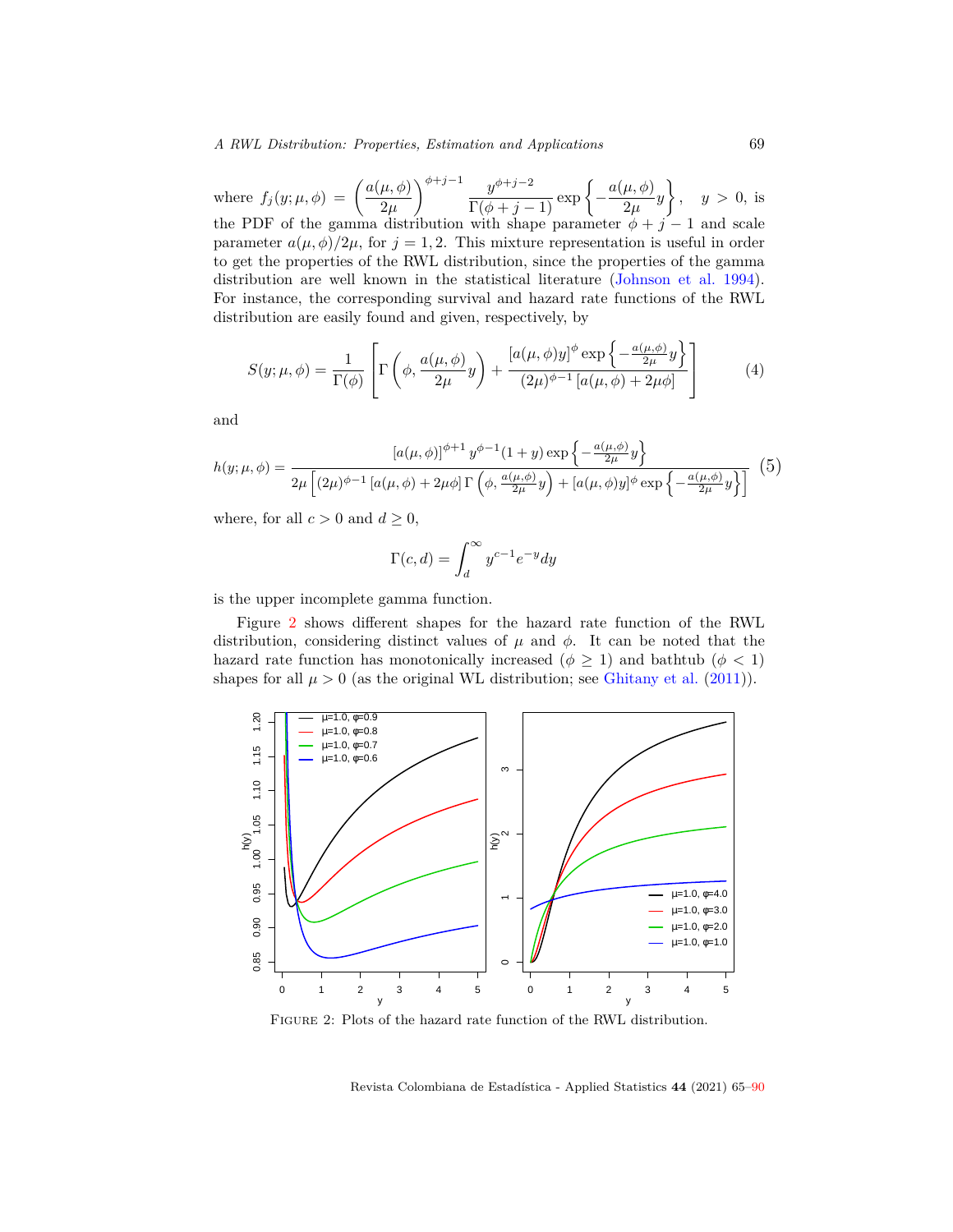### <span id="page-5-0"></span>**3. Some Properties of the RWL Distribution**

In this section, we present some mathematical properties of the RWL distribution, such as *r*-th moments, characteristic function, and Laplace transform, among others.

#### **3.1. Quantile Function**

The quantile function of a probability distribution is useful in statistical applications and Monte Carlo simulation. From ([4\)](#page-4-1), we have that the cumulative distribution function (CDF) of the RWL distribution is given by

$$
F(y; \mu, \phi) = 1 - \frac{1}{\Gamma(\phi)} \left[ \Gamma\left(\phi, \frac{a(\mu, \phi)}{2\mu}y\right) + \frac{\left[a(\mu, \phi)y\right]^{\phi} \exp\left\{-\frac{a(\mu, \phi)}{2\mu}y\right\}}{(2\mu)^{\phi - 1}\left[a(\mu, \phi) + 2\mu\phi\right]} \right]
$$

Hence, the  $p$ -quantile,  $y_p$ , is obtained by solving the following equation:

<span id="page-5-2"></span>
$$
\frac{\left[a(\mu,\phi)y_p\right]^\phi \exp\left\{-\frac{a(\mu,\phi)}{2\mu}y_p\right\}}{(2\mu)^{\phi-1}\left[a(\mu,\phi)+2\mu\phi\right]} = \Gamma(\phi)(1-p) - \Gamma\left(\phi,\frac{a(\mu,\phi)}{2\mu}y_p\right) \tag{6}
$$

for  $0 < p < 1$ . Observe that if  $p = 0.5$  we get the median of the RWL distribution.

Note that the quantile function does not have a closed mathematical expression. In this case, the uniroot function of the R software can be used to find out the desired quantiles of the data; see [R Core Team](#page-24-5) ([2020\)](#page-24-5) and [Brent](#page-22-9) [\(1973](#page-22-9)).

#### **3.2. Moments**

Many important characteristics and properties of a probability distribution can be obtained through its moments, such as mean, variance, skewness, and kurtosis.

<span id="page-5-1"></span>**Theorem 1.** *If*  $Y \sim RWL(\mu, \phi)$ *, then the r-th power, logarithmic and negative moments are given, respectively, by*

$$
(i)\ \ E\left[Y^r\right]=\left[\frac{2\mu}{a(\mu,\phi)}\right]^r \frac{[a(\mu,\phi)+2\mu\phi+2\mu r]\,\Gamma(\phi+r)}{[a(\mu,\phi)+2\mu\phi]\,\Gamma(\phi)}
$$

(ii) 
$$
E[\log(Y^r)] = r \left[ \psi(\phi) + \frac{2\mu}{a(\mu, \phi) + 2\mu\phi} - \log\left(\frac{a(\mu, \phi)}{2\mu}\right) \right]
$$
;

$$
(iii) E[Y^{-r}] = \left[\frac{a(\mu, \phi)}{2\mu}\right]^r \frac{\Gamma(\phi - r) [a(\mu, \phi) + 2\mu(\phi - r)]}{[a(\mu, \phi) + 2\mu\phi] \Gamma(\phi)}
$$

*where*  $\psi(k) = \frac{d}{dk} \log(\Gamma(k))$  *is the digamma function.*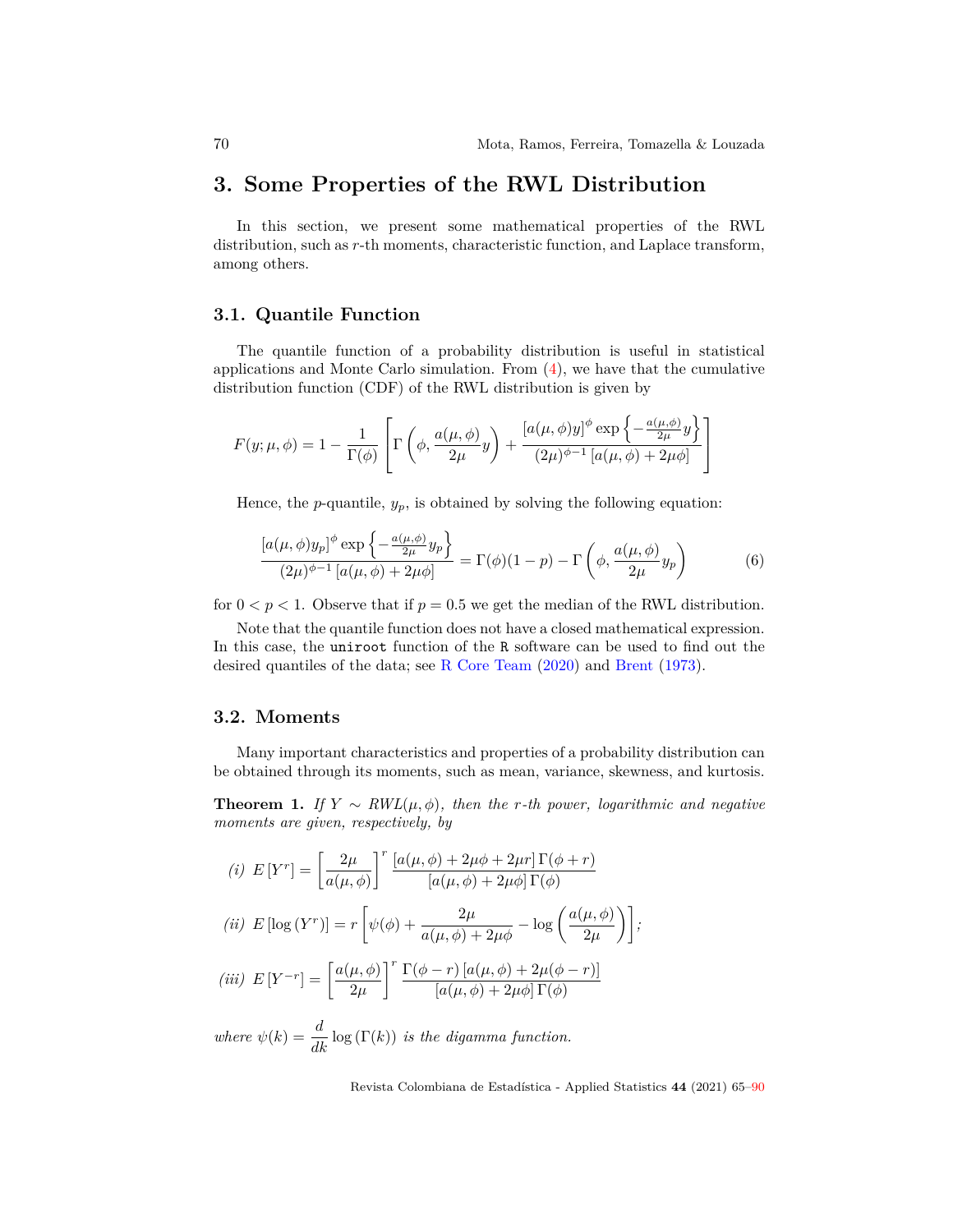*Proof.* We will only prove the item (i) of Theorem [1](#page-5-1) because the proof for the other remaining items follows similarly. In fact, let us use the mixture representation given in Equation  $(3)$  $(3)$ . We then have

$$
E[Y^r] = \left(\frac{a(\mu,\phi)}{a(\mu,\phi) + 2\mu\phi}\right) \int_0^\infty y^r f_1(y;\mu,\phi) dy
$$

$$
+ \left(\frac{2\mu\phi}{a(\mu,\phi) + 2\mu\phi}\right) \int_0^\infty y^r f_2(y;\mu,\phi) dy
$$

where  $f_j(y; \mu, \phi)$  is the PDF of the gamma distribution with shape parameter  $\phi + j - 1$  and scale parameter  $\frac{a(\mu,\phi)}{2\mu}$ , for  $j = 1,2$ . Note that

$$
\int_0^\infty y^r f_j(y;\mu,\phi) dy = \left(\frac{2\mu}{a(\mu,\phi)}\right)^r \frac{\Gamma(\phi+j+r-1)}{\Gamma(\phi+j-1)}, \quad j=1,2.
$$

Thus, after some algebraic manipulations, we finish the proof of this theorem.  $\Box$ 

<span id="page-6-0"></span>**Corollary 1.** *The mean and variance of the random variable*  $Y \sim RWL(\mu, \phi)$  *are given, respectively, by*

$$
E[Y] = \mu \tag{7}
$$

*and*

$$
Var[Y] = \left[\frac{2\mu}{a(\mu,\phi)}\right]^2 \frac{\left[a(\mu,\phi) + 2\mu\phi + 4\mu\right]\phi(\phi+1)}{a(\mu,\phi) + 2\mu\phi} - \mu^2.
$$
 (8)

*Proof.* These results can be obtained easily from item (i) of Theorem [1,](#page-5-1) considering  $r = 1$  and  $r = 2$  with some algebraic manipulations.  $\Box$ 

Figure [3](#page-7-0) displays a plot of  $\phi$  against  $Var[Y]$  for  $\mu = 1$  fixed. According to this figure, we can see that the  $\phi$  parameter can be interpreted as a precision parameter. The variance increases as  $\phi$  tend to zero, and it decreases when  $\phi$  goes to infinity.

The coefficient of variation (CV) is used to analyze the dispersion in terms of their average value when two or more data sets have different units of measure. Thus, we can say that the CV is a way of expressing the variability of the data, excluding the influence of the variable's order of magnitude. Often, the CV is given in percentage.

It follows from Corollary [1](#page-6-0) that the CV of  $Y \sim \text{RWL}(\mu, \phi)$  is given by

$$
CV[Y] = \frac{\sqrt{Var[Y]}}{E[Y]} = \sqrt{\frac{4\left[a(\mu,\phi) + 2\mu\phi + 4\mu\right]\phi(\phi+1)}{[a(\mu,\phi)]^2[a(\mu,\phi) + 2\mu\phi]}} - 1.
$$

The next corollary gives us the harmonic mean of the RWL distribution. This measure of central tendency can be useful in many real problems; see, e.g., [Hasna](#page-23-7) [& Alouini](#page-23-7) [\(2004](#page-23-7)), [Limbrunner et al.](#page-23-8) [\(2000](#page-23-8)) and [Raftery et al.](#page-24-6) [\(2006](#page-24-6)).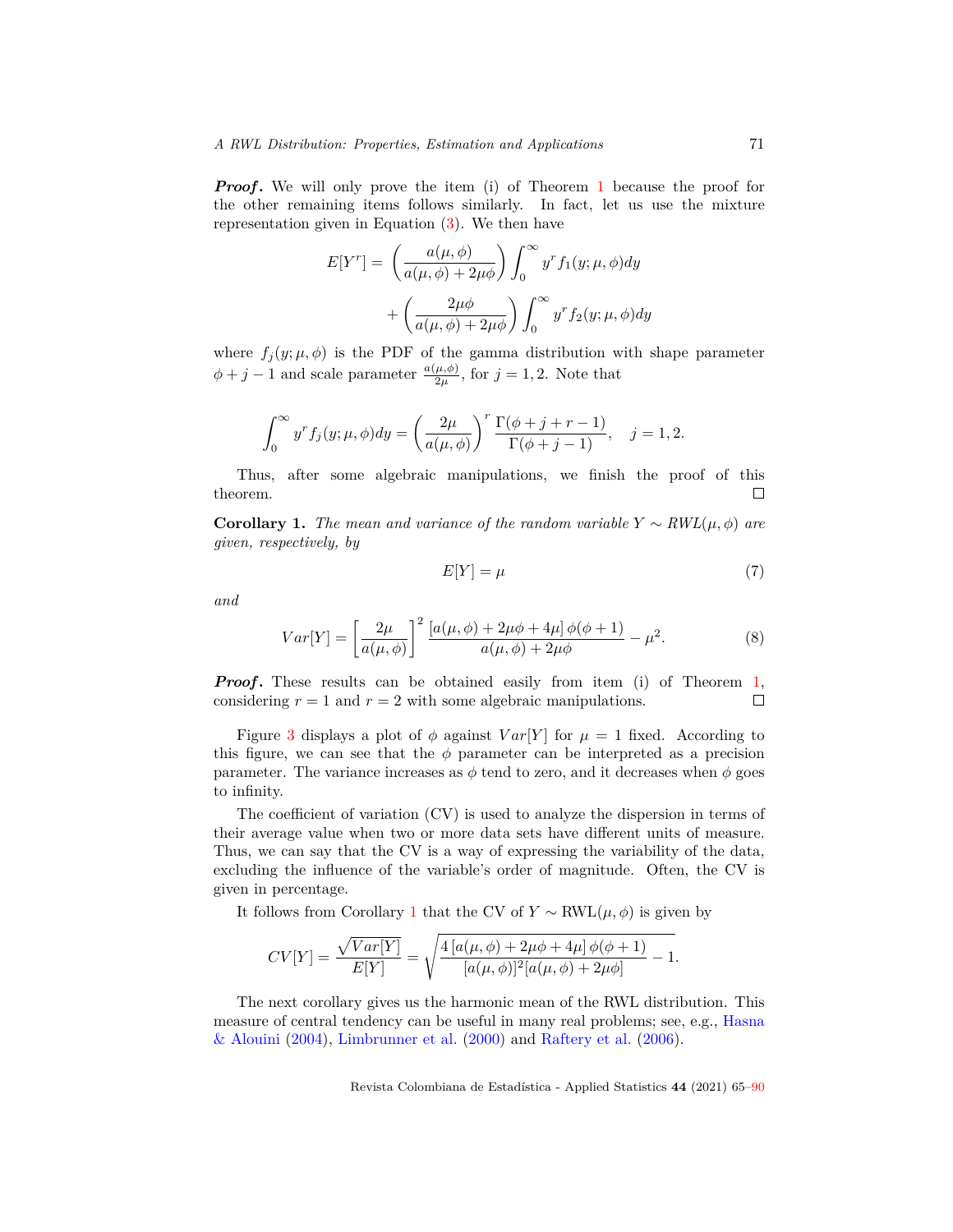

<span id="page-7-0"></span>FIGURE 3: Plot of  $\phi$  against  $Var[Y]$  for  $\mu = 1$  fixed.

**Corollary 2.** *The harmonic mean of the random variable*  $Y \sim RWL(\mu, \phi)$  *is given by*

$$
H_m = \left(E\left[\frac{1}{Y}\right]\right)^{-1} = \frac{2\mu\Gamma(\phi)[a(\mu,\phi) + 2\mu\phi]}{a(\mu,\phi)\Gamma(\phi-1)[a(\mu,\phi) + 2\mu(\phi-1)]}.
$$

*Proof*. This result can be established by using the item (iii) of Theorem [1](#page-5-1) with  $r = 1$  and then taking the reciprocal of the resulting expression.  $\Box$ 

Another way to characterize a distribution is by using its characteristic function (CF). The CF of a random variable is also known as Fourier transform of its PDF and has applications in the most diverse areas of scientific knowledge; see, e.g., [Manolakis et al.](#page-23-9) [\(2005](#page-23-9)), [Yu](#page-25-1) [\(2004](#page-25-1)) and [Lukacs](#page-23-10) [\(1972](#page-23-10)).

**Theorem 2.** *If*  $Y \sim RWL(\mu, \phi)$ *, then its CF is given by* 

$$
\Psi_Y(s) = \left(\frac{1}{a(\mu,\phi) + 2\mu\phi}\right) \left(1 - \frac{2\mu is}{a(\mu,\phi)}\right)^{-\phi} \left[a(\mu,\phi) + 2\mu\phi\left(1 - \frac{2\mu is}{a(\mu,\phi)}\right)^{-1}\right],
$$

*for all*  $s \in \mathbb{R}$ *, where*  $i = \sqrt{-1}$  *is the imaginary unit.* 

*Proof.* In fact, by the representation of mixture given in Equation ([3\)](#page-3-2), we have

$$
\Psi_Y(s) = E[e^{isY}] = \int_0^\infty e^{isy} f(y; \mu, \phi) dy
$$

$$
= \left(\frac{a(\mu, \phi)}{a(\mu, \phi) + \phi}\right) \int_0^\infty e^{isy} f_1(y; \mu, \phi) dy
$$

$$
+ \left(\frac{2\mu\phi}{a(\mu, \phi) + \phi}\right) \int_0^\infty e^{isy} f_2(y; \mu, \phi) dy.
$$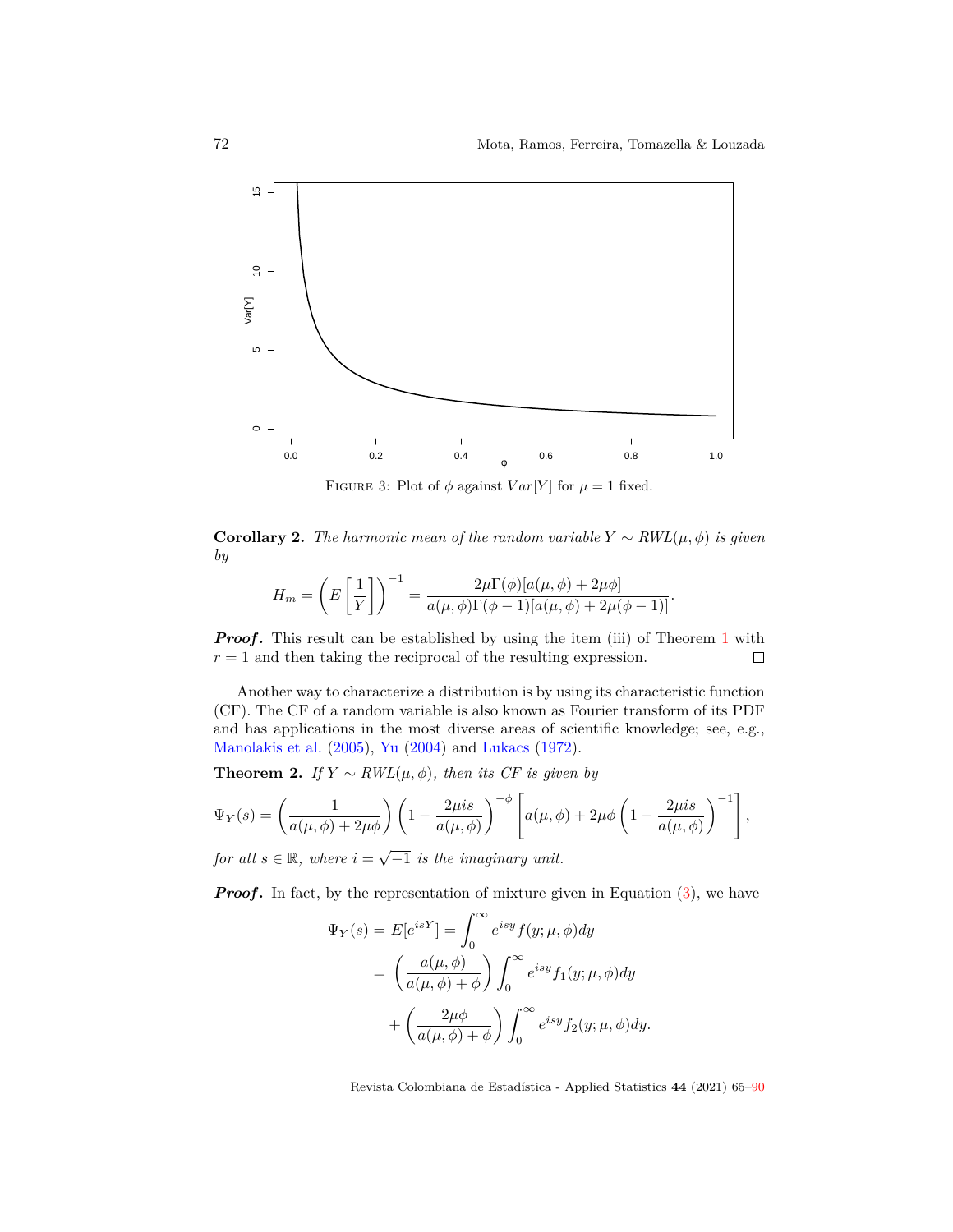Now, as  $f_j(y)$  is the PDF of gamma distribution with parameters  $\phi + j - 1$  and  $a(\mu, \phi)/2\mu$ ,  $j = 1, 2$ , we then obtain

$$
\Psi_Y(s) = \left(\frac{a(\mu,\phi)}{a(\mu,\phi) + 2\mu\phi}\right) \left(1 - \frac{2\mu is}{a(\mu,\phi)}\right)^{-\phi} \n+ \left(\frac{2\mu\phi}{a(\mu,\phi) + 2\mu\phi}\right) \left(1 - \frac{2\mu is}{a(\mu,\phi)}\right)^{-\phi-1}.
$$

Now, after some algebraic manipulations, we get the desired result.

The *r*-th power moments could also be obtained by using the CF. In fact, let  $\Psi^{(r)}_V$  $Y(Y)(0)$  be the *r*-th derivative of  $\Psi_Y(s)$  with respect to *s*, evaluated at the point  $s = 0$ . Then,

$$
\Psi_Y^{(r)}(0) = \frac{d\Psi_Y^{(r)}(s)}{ds}\bigg|_{s=0} = i^r E[Y^r].
$$

#### **3.3. Mean Residual Life Function**

The mean residual life (MRL) function represents the expected additional lifetime given that a component has survived or not failed until time *y*. The MRL function is defined by

$$
r(y; \boldsymbol{\theta}) = E[Y - y|Y > y] = \frac{1}{S(y; \boldsymbol{\theta})} \int_{y}^{\infty} tf(t; \boldsymbol{\theta}) dt - y,
$$

where  $f(y; \theta)$  and  $S(y; \theta)$  are, respectively, the PDF and survival function of the random variable  $Y$ , and  $\theta$  is the parameter vector.

**Proposition 1.** *The MRL function of the random variable*  $Y \sim RWL(\mu, \phi)$  *is given by*

$$
r(y; \mu, \phi) = \frac{2\mu}{[a(\mu, \phi) + 2\mu\phi] \Gamma(\phi) S(y; \mu, \phi)} \left[ \Gamma\left(\phi + 1, \frac{a(\mu, \phi)y}{2\mu}\right) + \frac{2\mu \Gamma\left(\phi + 2, \frac{a(\mu, \phi)y}{2\mu}\right)}{a(\mu, \phi)} \right] - y,
$$

*where*  $S(y; \mu, \phi)$  *is the survival function defined in Equation* [\(4](#page-4-1))*.* 

*Proof.* By using the mixture representation given in Equation [\(3](#page-3-2)), we have

$$
\int_{y}^{\infty} t f(t; \theta) dt = \left( \frac{a(\mu, \phi)}{a(\mu, \phi) + 2\mu\phi} \right) \int_{y}^{\infty} t f_1(t; \mu, \phi) dt
$$

$$
+ \left( \frac{2\mu\phi}{a(\mu, \phi) + 2\mu\phi} \right) \int_{y}^{\infty} t f_2(t; \mu, \phi) dt
$$

$$
f_j(t; \mu, \phi) = \left( \frac{a(\mu, \phi)}{2\mu} \right)^{\phi+j-1} \frac{t^{\phi+j-2}}{\Gamma(\phi+j-1)} \exp\left\{ -\frac{a(\mu, \phi)}{2\mu} t \right\}, \text{ for } j = 1, 2.
$$
 (9)

where  $f_j(t; \mu, \phi) =$  $\Gamma(\phi + j - 1)$  ( 2*µ* 2*µ*  $\overline{\phantom{a}}$ J

<span id="page-8-0"></span>Revista Colombiana de Estadística - Applied Statistics **44** (2021) 65[–90](#page-22-0)

 $\Box$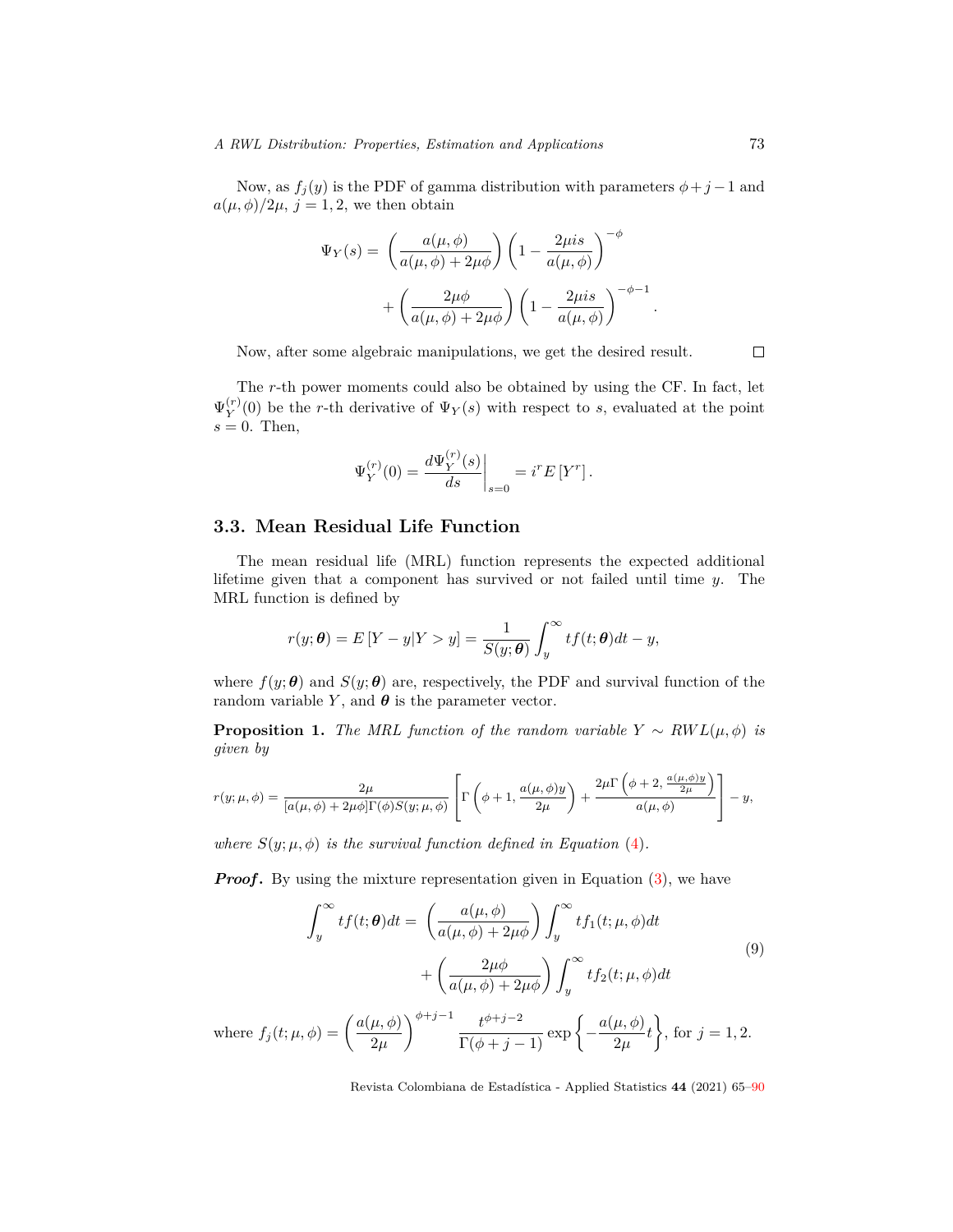<span id="page-9-0"></span>Now, for 
$$
j = 1, 2
$$
,  
\n
$$
\int_{y}^{\infty} t f_j(t; \mu, \phi) dt = \frac{[a(\mu, \phi)]^{\phi+j-1}}{(2\mu)^{\phi+j-1}\Gamma(\phi+j-1)} \int_{y}^{\infty} t^{\phi+j-1} \exp\left\{-\frac{a(\mu, \phi)}{2\mu}t\right\} dt
$$
\n
$$
= \frac{2\mu}{a(\mu, \phi)\Gamma(\phi+j-1)} \int_{\frac{a(\mu, \phi)y}{2\mu}}^{\infty} z^{\phi+j-1} \exp\{-z\} dz,
$$
\n
$$
= \frac{2\mu \Gamma\left(\phi+j, \frac{a(\mu, \phi)y}{2\mu}\right)}{a(\mu, \phi)\Gamma(\phi+j-1)}.
$$
\n(10)

where  $z = \frac{a(\mu, \phi)t}{2\mu}$  $\frac{\mu,\varphi\right)t}{2\mu}$ . Substituting Equation ([10\)](#page-9-0) into Equation ([9\)](#page-8-0), we can get the result after some algebraic manipulations.

Figure [4](#page-9-1) shows the possible shapes for the MRL function of the RWL distribution. Note that as the hazard rate function is bathtub-shaped (increasing), the MRL function has upside-down bathtub (decreasing) shape according to [Bryson & Siddiqui](#page-22-10) [\(1969](#page-22-10)) and [Olcay](#page-24-7) ([1995\)](#page-24-7).



<span id="page-9-1"></span>Figure 4: Plots of the MRL function of the RWL distribution.

### **3.4. Mean and Median Deviations**

Mean and median deviations are useful for measuring the amount of scattering in a population. They are defined as follows.

Consider a random variable *Y* with PDF  $f(y)$  and let  $\mu$  and *m* denote, respectively, the mean and median of *Y*, that is,  $\mu = E[Y]$  and  $m = Median[Y]$ . Then, the mean and median deviations are defined, respectively, by

$$
\delta_1 = \int_0^\infty |y - \mu| f(y) dy \quad \text{and} \quad \delta_2 = \int_0^\infty |y - m| f(y) dy.
$$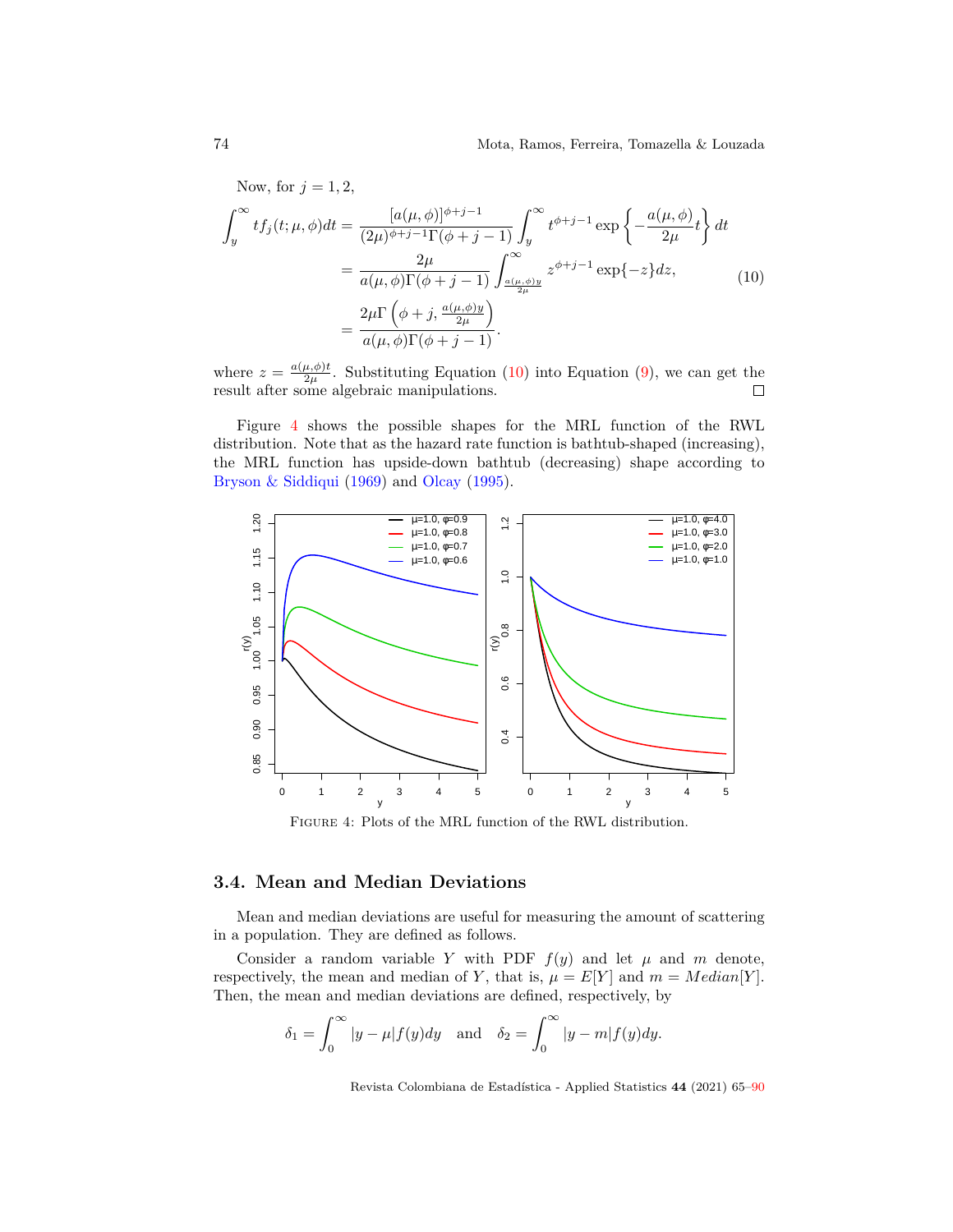After some algebraic manipulations, we find the following simplified expressions for  $\delta_1$  and  $\delta_2$ :

<span id="page-10-2"></span>
$$
\delta_1 = 2\left[\mu F(\mu) - \zeta(\mu)\right] \quad \text{and} \quad \delta_2 = m - 2\zeta(m),\tag{11}
$$

where  $F(.)$  is the CDF of  $Y$  and  $\zeta(.)$  is defined as

$$
\zeta(s) = \int_0^s y f(y) dy, \quad s > 0.
$$

**Proposition 2.** *The mean and median deviations for a random variable Y ∼ RWL*(*µ, ϕ*) *are given, respectively, by*

<span id="page-10-0"></span>
$$
\delta_1 = 2 \left[ \mu F(\mu) - \frac{2\mu}{\left[ a(\mu,\phi) + 2\mu\phi \right] \Gamma(\phi)} \left( \gamma \left( \phi + 1, \frac{a(\mu,\phi)}{2} \right) + \frac{2\mu\gamma \left( \phi + 2, \frac{a(\mu,\phi)}{2} \right)}{a(\mu,\phi)} \right) \right] (12)
$$

*and*

<span id="page-10-1"></span>
$$
\delta_2 = m - \frac{2\mu}{[a(\mu,\phi) + 2\mu\phi] \Gamma(\phi)} \left[ \gamma \left( \phi + 1, \frac{a(\mu,\phi)}{2\mu} m \right) + \frac{2\mu\gamma \left( \phi + 2, \frac{a(\mu,\phi)}{2\mu} m \right)}{a(\mu,\phi)} \right],
$$
(13)

*where F*(*.*) *is the CDF of the RWL distribution given in Equation* (6) *and*

$$
\gamma(b,c) = \int_0^c y^{b-1} e^{-y} dy
$$

*is the lower incomplete gamma function.*

*Proof.* It is enough to solve the integral

$$
\zeta(s) = \int_0^s y f(y; \mu, \phi) dy, \quad s > 0,
$$

where  $f(.)$  is the PDF given in Equation ([2\)](#page-3-1). In fact, using the two-component mixture given in Equation  $(3)$  $(3)$ , we have

$$
\zeta(s) = \left(\frac{a(\mu,\phi)}{a(\mu,\phi) + 2\mu\phi}\right) \int_0^s y f_1(y;\mu,\phi) dy + \left(\frac{2\mu\phi}{a(\mu,\phi) + 2\mu\phi}\right) \int_0^s y f_2(y;\mu,\phi) dy.
$$

where 
$$
f_j(y; \mu, \phi) = \left(\frac{a(\mu, \phi)}{2\mu}\right)^{\phi+j-1} \frac{y^{\phi+j-2}}{\Gamma(\phi+j-1)} \exp\left\{-\frac{a(\mu, \phi)}{2\mu}y\right\}
$$
, for  $j = 1, 2$ .

Let  $z = \frac{a(\mu,\phi)}{2\mu}$  $\frac{\partial \mu}{\partial \mu} y$ , so  $dz = \frac{a(\mu, \phi)}{2\mu}$  $\frac{\mu,\varphi}{2\mu}dy$ . Thus, after some algebraic manipulations, we get

<span id="page-10-3"></span>
$$
\zeta(s) = \frac{2\mu}{[a(\mu,\phi) + 2\mu\phi]\,\Gamma(\phi)} \left( \gamma\left(\phi+1,\frac{a(\mu,\phi)}{2\mu}s\right) + \frac{2\mu\gamma\left(\phi+2,\frac{a(\mu,\phi)}{2\mu}s\right)}{a(\mu,\phi)} \right). \tag{14}
$$

Now, the results given in Equations [\(12](#page-10-0)) and ([13\)](#page-10-1) follow easily by using Equations  $(11)$  $(11)$  and  $(14)$  $(14)$ .  $\Box$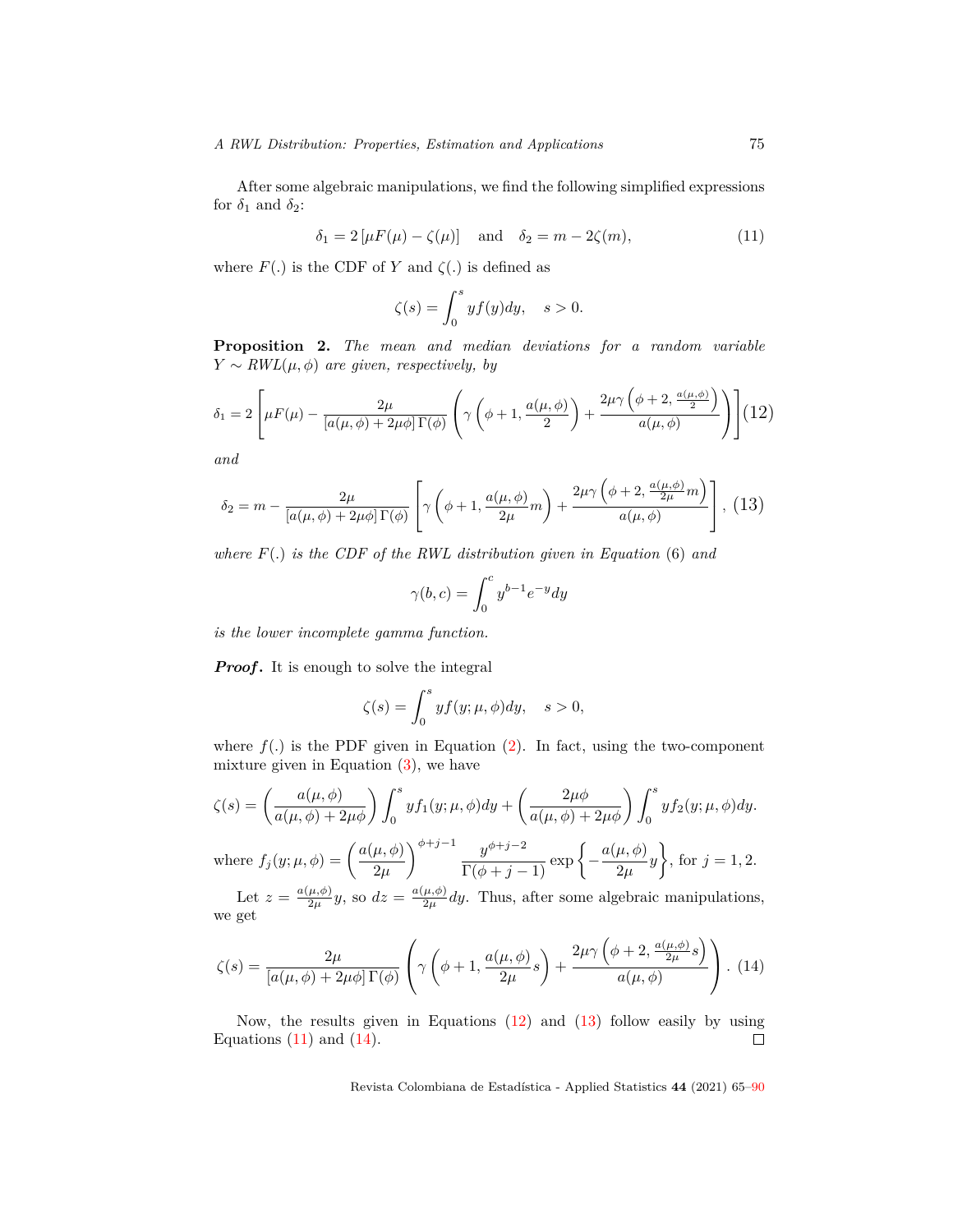#### **3.5. Laplace Transform**

The Laplace transform of a PDF is useful in several applications of mathematics, engineering and statistics, such as frailty models, machine learning, complex differential equations, signal processing, control systems, among others. The Laplace transform of a nonnegative random variable  $Y$ , at  $s \in \mathbb{C}$ , is defined by

$$
Q(s) = \int_0^\infty e^{-sy} f(y; \theta) dy,
$$

where  $f(y; \theta)$  is the PDF of *Y* and  $\theta$  is the associated parameter vector.

**Proposition 3.** *The Laplace transform of the RWL distribution at a complex argument s is given by*

$$
Q(s) = \left(\frac{1}{a(\mu,\phi) + 2\mu\phi}\right) \left(\frac{a(\mu,\phi)}{2\mu s + a(\mu,\phi)}\right)^{\phi+1} \left[a(\mu,\phi) + 2\mu(s+\phi)\right].
$$

*Proof.* Let  $\theta = (\mu, \phi)$ . Then,

<span id="page-11-2"></span>
$$
Q(s) = \int_0^\infty e^{-sy} f(y; \theta) dy
$$
  
=  $\left(\frac{a(\mu, \phi)}{a(\mu, \phi) + 2\mu\phi}\right) \int_0^\infty e^{-sy} f_1(y; \theta) dy$  (15)  
+  $\left(\frac{2\mu\phi}{a(\mu, \phi) + 2\mu\phi}\right) \int_0^\infty e^{-sy} f_2(y; \theta) dy,$ 

where  $f_j(y; \mu, \phi) = \left(\frac{a(\mu, \phi)}{2\mu}\right)$ 2*µ*  $\int^{\phi+j-1} \frac{y^{\phi+j-2}}{\Gamma(\phi+j-1)} \exp \left\{-\frac{a(\mu,\phi)}{2\mu}\right\}$  $\left\{\frac{\mu,\phi}{2\mu}y\right\}$ , for  $j=1,2$ . Now, note that

<span id="page-11-1"></span>
$$
\int_0^\infty e^{-sy} f_j(y; \mu, \phi) dy = \left( \frac{a(\mu, \phi)}{a(\mu, \phi) + 2\mu s} \right)^{\phi + j - 1}.
$$
 (16)

Thus, by substituting Equation  $(16)$  $(16)$  into Equation  $(15)$  $(15)$  and making some algebraic manipulations, we obtain

$$
Q(s) = \left(\frac{1}{a(\mu,\phi) + 2\mu\phi}\right) \left(\frac{a(\mu,\phi)}{2\mu s + a(\mu,\phi)}\right)^{\phi+1} \left[a(\mu,\phi) + 2\mu(s+\phi)\right].
$$

## <span id="page-11-0"></span>**4. Estimation**

We consider the situation where the lifetime is not completely observed and is subject to random right-censoring. The mechanism of random right-censoring is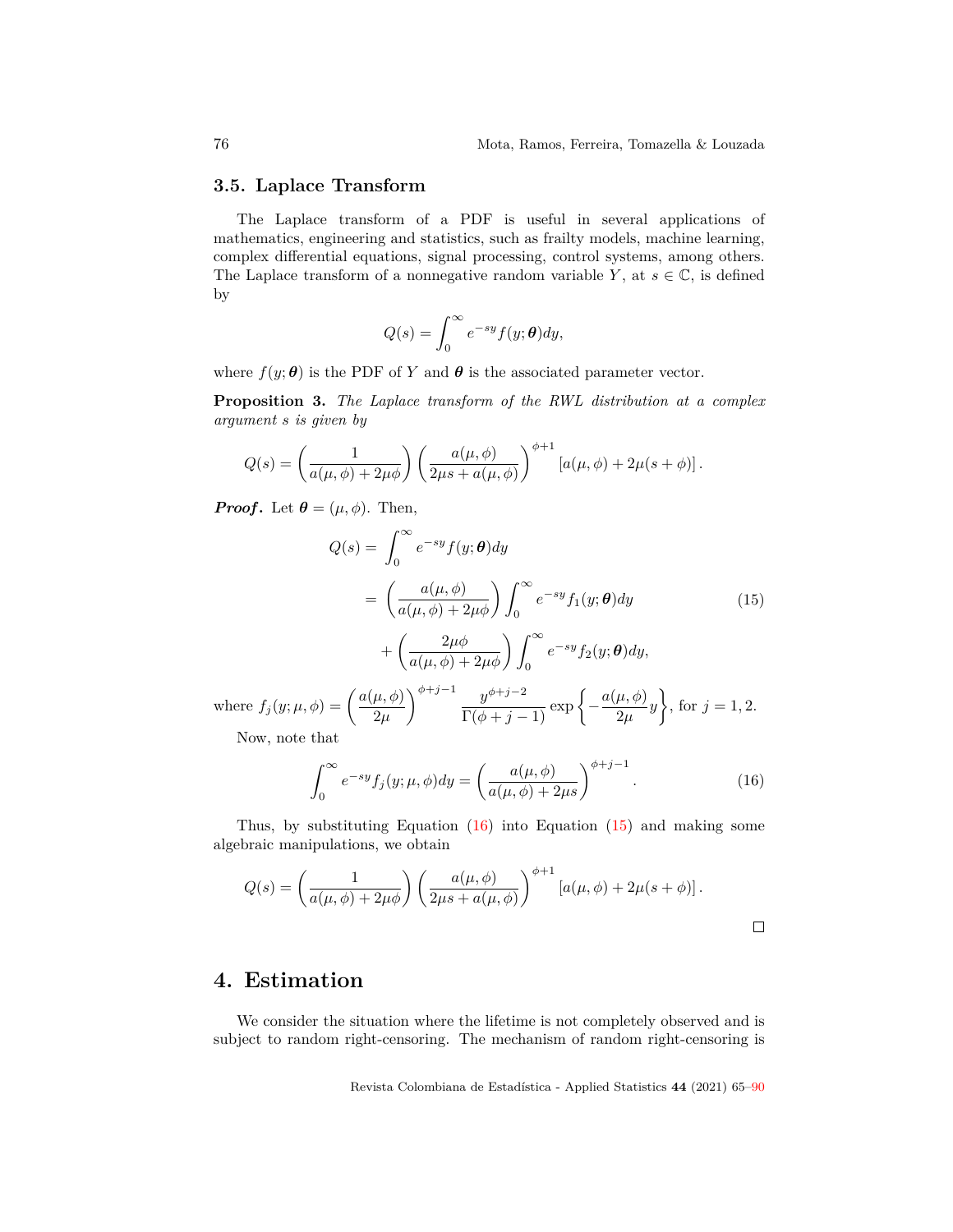what most occurs in practical problems and it generalizes the Type I and Type II right-censoring mechanisms.

Let  $C_i$  denote the censoring time, and  $Y_i$  be the lifetime of interest for the *i*-th sampling unit. Suppose that the random variables  $C_i$  and  $Y_i$  are independent. We then observe  $y_i = \min(Y_i, C_i)$  and  $\nu_i = I(Y_i \leq C_i)$ , where  $\nu_i = 1$  if  $Y_i$  is the observed lifetime and  $\nu_i = 0$  if it is the censoring time. From *n* pairs of times and censoring indicators  $(y_1, \nu_2), (y_2, \nu_2), \ldots, (y_n, \nu_n)$ , the observed likelihood function for  $\boldsymbol{\theta} = (\mu, \phi)^{\top}$  under non-informative censoring is given by

<span id="page-12-0"></span>
$$
L(\boldsymbol{\theta}; \boldsymbol{y}) = \prod_{i=1}^{n} \left[ f(y_i; \boldsymbol{\theta}) \right]^{\nu_i} \left[ S(y_i; \boldsymbol{\theta}) \right]^{1-\nu_i}, \qquad (17)
$$

where  $f(y_i; \theta)$  and  $S(y_i; \theta)$  are the PDF and survival function of the RWL distribution, defined in Equations ([2](#page-3-1)) and [\(4](#page-4-1)), respectively.

 $Sinee h(y_i; \theta) = \frac{f(y_i; \theta)}{c(y_i; \theta)}$  $\frac{\partial (y_i, \theta)}{\partial (y_i; \theta)}$ , we then have that the likelihood function [\(17](#page-12-0)) reduces to

<span id="page-12-1"></span>
$$
L(\boldsymbol{\theta}; \boldsymbol{y}) = \prod_{i=1}^n \left[h(y_i; \boldsymbol{\theta})\right]^{\nu_i} S(y_i; \boldsymbol{\theta}),
$$

where  $h(y_i; \theta)$  is the hazard rate function of the RWL distribution, given in Equation [\(5](#page-4-2)). Therefore, the log-likelihood function for  $\theta$  can be expressed as

$$
\ell(\theta; \mathbf{y}) = d(\phi + 1) \log[a(\mu, \phi)] + (\phi - 1) \sum_{i=1}^{n} \nu_i \log(y_i)
$$
  
+ 
$$
\sum_{i=1}^{n} \nu_i \log(1 + y_i) - \frac{a(\mu, \phi)}{2\mu} \sum_{i=1}^{n} \nu_i y_i
$$
  
- 
$$
\sum_{i=1}^{n} \nu_i \log \left[ (2\mu)^{\phi - 1} [a(\mu, \phi) + 2\mu \phi] \Gamma \left( \phi, \frac{a(\mu, \phi)}{2\mu} y_i \right) + [a(\mu, \phi)y_i]^{\phi} \exp \left\{ -\frac{a(\mu, \phi)}{2\mu} y_i \right\} \right]
$$
(18)  
- 
$$
d \log(2\mu) - n \log(\Gamma(\phi)) + \sum_{i=1}^{n} \log \left[ \Gamma \left( \phi, \frac{a(\mu, \phi)}{2\mu} y_i \right) + \frac{[a(\mu, \phi)y_i]^{\phi} \exp \left\{ -\frac{a(\mu, \phi)}{2\mu} y_i \right\}}{(2\mu)^{\phi - 1} [a(\mu, \phi) + 2\mu \phi]}
$$
(2)

where  $d < n$  is the observed number of failures and  $a(\mu, \phi)$  is defined as previously.

The MLE of parameter vector  $\theta$  can be found by maximizing the log-likelihood function given in Equation  $(18)$  $(18)$  $(18)$ . In this work, we used the R function maxLik,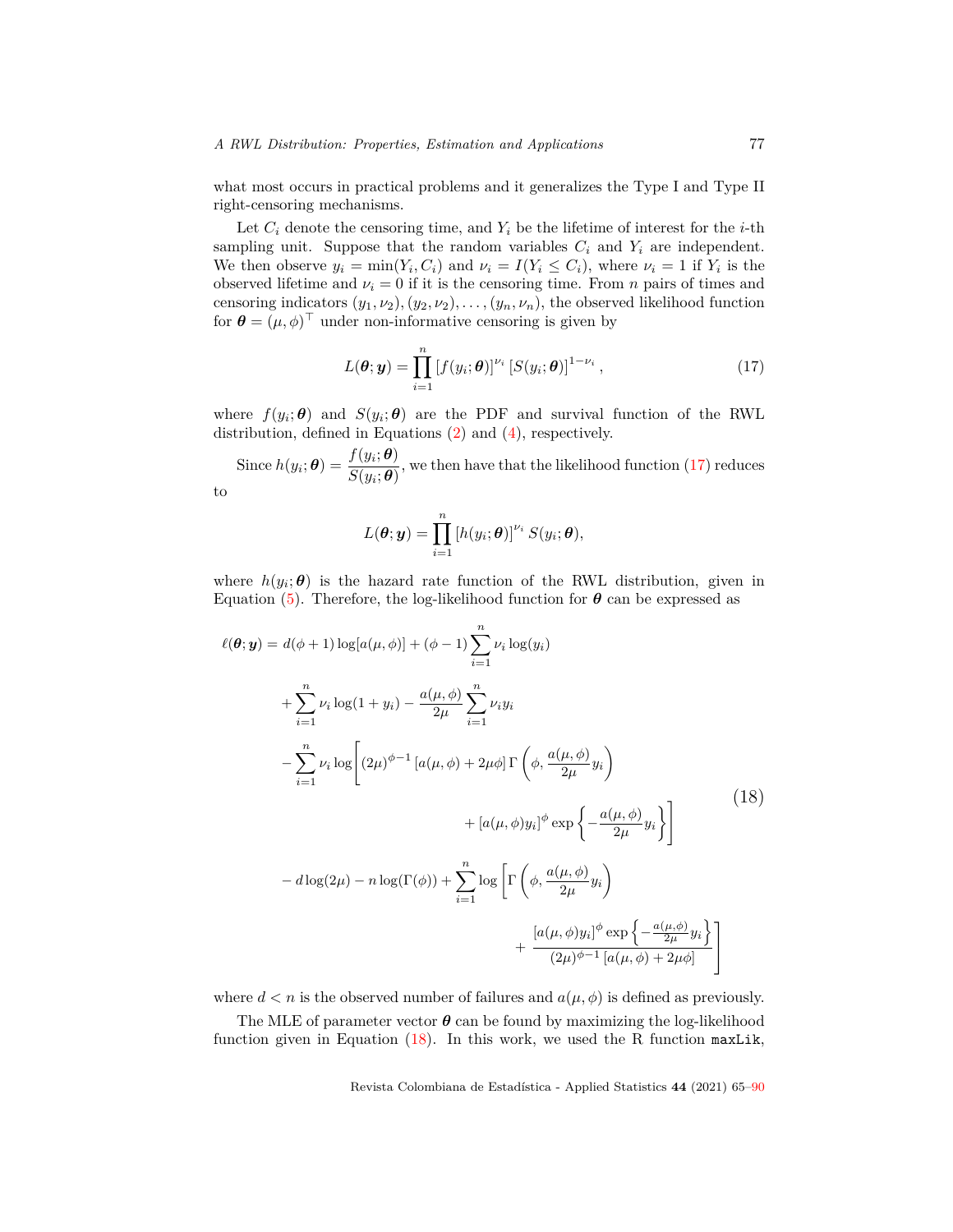which is available in the package of the same name; see Henningsen  $\&$  Toomet [\(2011\)](#page-23-11), to carry out such optimization procedure.

When we have uncensored data,  $\nu_i = 1, \forall i$ . In this case, the MLE of  $\mu$  is the sample mean,  $\hat{\mu} = \frac{1}{n} \sum_{i=1}^{n} y_i$ , whereas the MLE of  $\phi$  is found by maximizing the following log-likelihood function:

$$
\ell(\phi; \mathbf{y}) \propto n(\phi+1) \log[a(\hat{\mu}, \phi)] + (\phi-1) \sum_{i=1}^{n} \log(y_i) + \sum_{i=1}^{n} \log(1+y_i)
$$

$$
- \frac{a(\hat{\mu}, \phi)}{2\hat{\mu}} \sum_{i=1}^{n} y_i - n\phi \log(2\hat{\mu}) - n \log(\Gamma(\phi)) - n \log(a(\hat{\mu}, \phi) + 2\hat{\mu}\phi),
$$

which can be made by using, for example, the maxLik function.

Under mild conditions, it can be shown that the MLE  $\hat{\theta}$  is consistent and follows an asymptotic bivariate normal distribution with mean vector  $\theta$  and covariance matrix equal to the inverse of the expected Fisher information matrix  $\mathcal{I}(\boldsymbol{\theta})$ , that is,

$$
(\hat{\mu}, \hat{\phi}) \xrightarrow{D} N_2 ((\mu, \phi), \mathcal{I}^{-1}(\mu, \phi))
$$
 as  $n \to \infty$ ,

where *<sup>D</sup> −→* denotes convergence in distribution. Unfortunately, the exact expected Fisher information matrix is difficult to be obtained for the RWL distribution. In this case, we can approximate it by its observed version obtained from the maxLik package results. Hence, we can construct approximate  $100(1 - \alpha)$ % confidence intervals for the individual parameters, as well as hypothesis tests, through the estimated marginal distributions (both normal).

# <span id="page-13-0"></span>**5. Results Based on Computation**

In this section, we perform a Monte Carlo simulation study to verify the asymptotic behavior of MLEs of the RWL distribution parameters under different sample sizes and percentages of censoring. All the analyses were carried out using the R software, and the seed used in the pseudo-random number generators was 2020. Specifically, the random samples of size *n* from the RWL distribution with parameters  $\mu$  and  $\phi$  were generated using the following steps:

- 1. Generate  $U_i \sim \text{Uniform}(0, 1)$ , for  $i = 1, 2, ..., n$ ;
- 2. Generate  $X_i \sim \text{Gamma} \left( \phi, \frac{a(\mu, \phi)}{2\mu} \right)$ , for  $i = 1, 2, \ldots, n$ ;
- 3. Generate  $W_i \sim \text{Gamma} \left( \phi + 1, \frac{a(\mu, \phi)}{2\mu} \right)$  $\left(\frac{\mu,\phi}{2\mu}\right)$ , for  $i=1,2,\ldots,n;$
- 4. If  $U_i \leq \frac{a(\mu, \phi)}{a(\mu, \phi) + 2\mu\phi}$ , then set  $Y_i = X_i$ , otherwise set  $Y_i = W_i$ , for  $i = 1, 2, \ldots, n$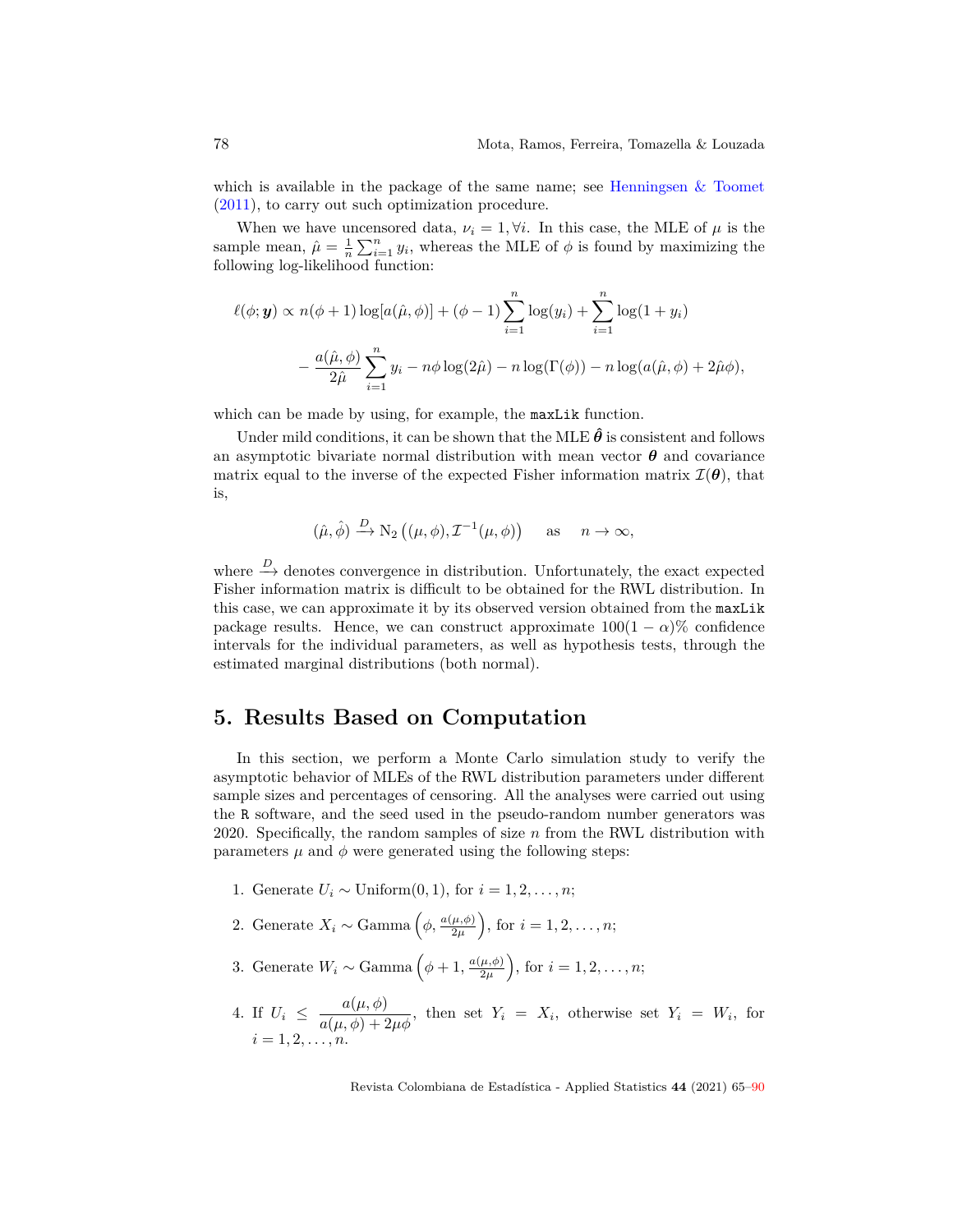The following performance criteria were considered: mean relative estimate (MRE) and mean squared error (MSE), which are given, respectively, by

$$
\text{MRE}_{i} = \frac{1}{N} \sum_{j=1}^{N} \frac{\hat{\theta}_{i,j}}{\theta_i} \quad \text{and} \quad \text{MSE}_{i} = \frac{1}{N} \sum_{j=1}^{N} (\hat{\theta}_{i,j} - \theta_i)^2, \quad i = 1, 2,
$$

where  $\boldsymbol{\theta} = (\theta_1, \theta_2)^\top = (\mu, \phi)^\top$  is the parameter vector and  $\hat{\boldsymbol{\theta}} = (\hat{\theta}_1, \hat{\theta}_2)^\top = (\hat{\mu}, \hat{\phi})^\top$ is its MLE, while  $N = 10,000$  is the number of estimates obtained through the proposed approach.

According to these criteria, it is expected that the MRE and MSE return values closer to one and zero, respectively. We also compute the coverage probabilities (CPs) of the 95% confidence intervals. For a large number of experiments using 95% confidence intervals, the relative frequencies of these intervals that covered the true values of  $\theta$  should be closer to 0.95. The CPs were calculated using the numeric observed information matrix obtained from the maxLik package results.

We considered a sample size  $n \in \{20, 50, 100, 200, 400\}$  and  $\theta \in \{(0.5, 0.7),\}$  $(2,5)$ }, with censoring percentages of 0%, 25% and 50%. We selected these values for  $\theta$  in order to get, respectively, bathtub-shaped and increasing hazard rate functions. The censored data were generated using the same procedure as in [Bayoud](#page-22-11) ([2012\)](#page-22-11). Let  $p_j$ ,  $j = 1, 2, \ldots, N$ , denote the proportion of censored data in the *j*-th sample, then according to this procedure it is expected that the mean for the proportions of censored data  $(E[p])$  will be approximately 0.000, 0.250 and 0.500.

Under these scenarios, we report the values of the empirical MREs, MSEs, and CPs in Tables [1](#page-15-0) and [2.](#page-15-1) According to these tables, we can see that the MSEs of all estimators tend to zero as the sample size increases, suggesting that all estimators are consistent with the parameters. In contrast, the MRE values tend to one, meaning that the estimators are asymptotically unbiased for the parameters, as expected. We can also see that, as the censoring percentage increases, the MREs and MSEs of the MLEs also increase, as expected. Furthermore, we observe that, as *n* increases, the CPs tend to the nominal level (0*.*95). Therefore, in general, all of these results show the excellent performance of the MLEs of the corresponding parameters.

# <span id="page-14-0"></span>**6. Real Data Examples**

In this section, we illustrate the proposed methodology on electrical appliances data (Section [6.1\)](#page-16-0), as well as on lifetimes of an agricultural machine (Section [6.2\)](#page-18-0).

We compared the results obtained by the RWL distribution with the corresponding ones achieved with the use of other two-parameter lifetime distributions reparameterized by their mean. Namely, the reparameterized gamma [\(Louzada & Ramos](#page-23-12) [2018\)](#page-23-12), reparameterized inverse gamma ([Bourguignon &](#page-22-7) [Gallardo](#page-22-7) [2020](#page-22-7)), and reparameterized Birnbaum-Saunders [\(Santos-Neto et al.](#page-24-8) [2012\)](#page-24-8) distributions. We present the PDFs of these distributions as follows: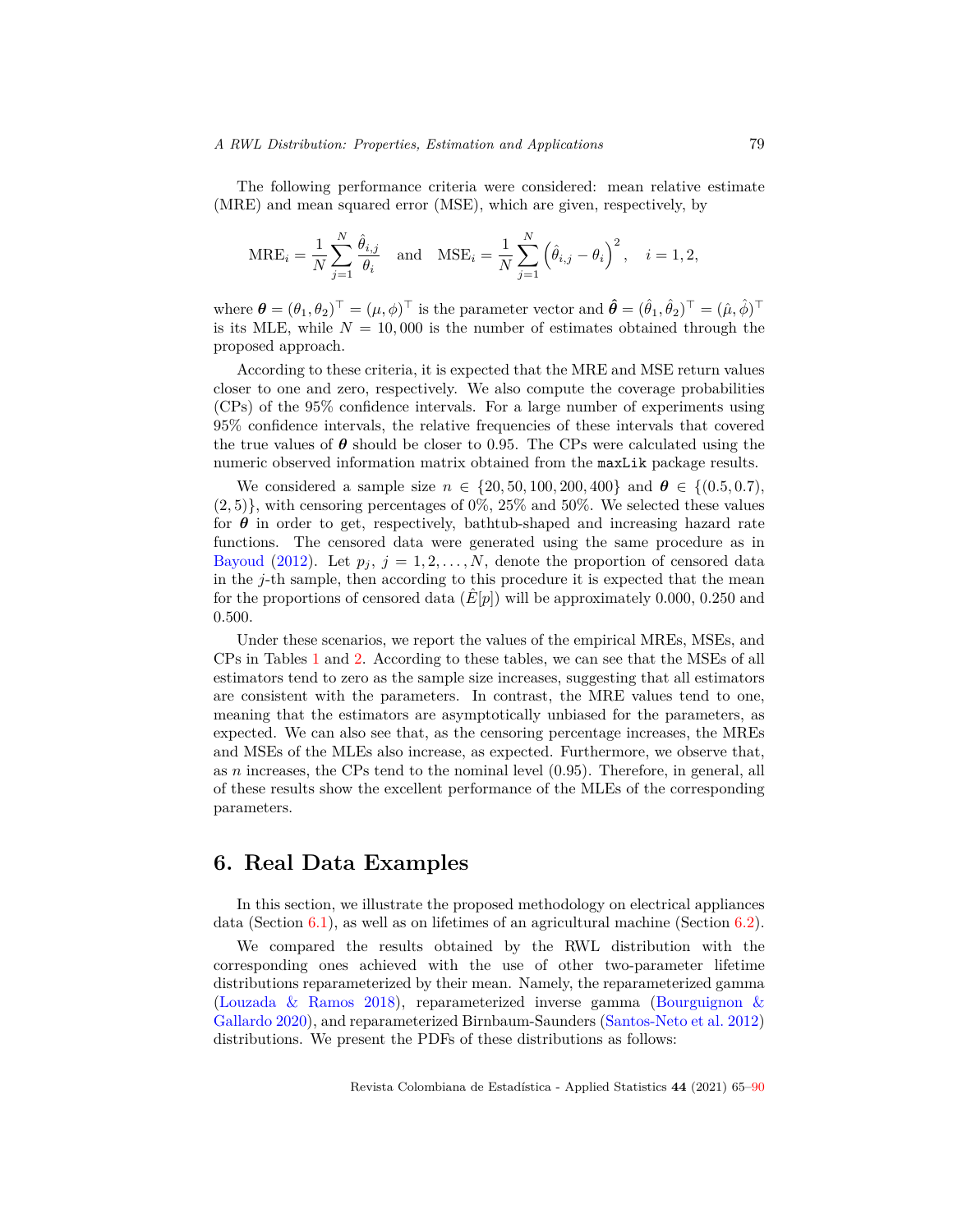|       |        |            | $\mu=0.5$ |       |       | $\phi = 0.7$ |       |              |
|-------|--------|------------|-----------|-------|-------|--------------|-------|--------------|
|       | $\, n$ | <b>MRE</b> | MSE       | CP    | MRE   | MSE          | CP    | $\hat{E}[p]$ |
|       | 20     | 1.001      | 0.015     | 0.910 | 1.147 | 0.080        | 0.964 |              |
|       | 50     | 1.000      | 0.006     | 0.932 | 1.052 | 0.021        | 0.950 |              |
| $0\%$ | 100    | 0.999      | 0.003     | 0.942 | 1.025 | 0.009        | 0.955 |              |
|       | 200    | 1.001      | 0.002     | 0.949 | 1.013 | 0.004        | 0.948 |              |
|       | 400    | 1.001      | 0.001     | 0.944 | 1.006 | 0.002        | 0.950 |              |
|       | 20     | 1.024      | 0.027     | 0.904 | 1.153 | 0.098        | 0.956 | 0.250        |
|       | 50     | 1.011      | 0.010     | 0.931 | 1.052 | 0.025        | 0.954 | 0.250        |
| 25\%  | 100    | 1.007      | 0.004     | 0.946 | 1.025 | 0.011        | 0.952 | 0.250        |
|       | 200    | 1.005      | 0.002     | 0.948 | 1.012 | 0.005        | 0.950 | 0.250        |
|       | 400    | 1.002      | 0.001     | 0.945 | 1.007 | 0.002        | 0.955 | 0.249        |
|       | 20     | 1.093      | 0.088     | 0.888 | 1.192 | 0.168        | 0.959 | 0.500        |
| 50%   | 50     | 1.031      | 0.020     | 0.919 | 1.063 | 0.034        | 0.957 | 0.500        |
|       | 100    | 1.017      | 0.009     | 0.938 | 1.030 | 0.014        | 0.953 | 0.500        |
|       | 200    | 1.010      | 0.004     | 0.945 | 1.015 | 0.007        | 0.952 | 0.500        |
|       | 400    | 1.004      | 0.002     | 0.946 | 1.008 | 0.003        | 0.951 | 0.499        |

<span id="page-15-0"></span>TABLE 1: MRE, MSE, CP and expected censoring proportion estimates for  $N = 10,000$ samples of sizes *n ∈ {*20*,* 50*,* 100*,* 200*,* 400*}*, with 0%, 25% and 50% of random censored data, for  $\mu = 0.5$  and  $\phi = 0.7$ .

<span id="page-15-1"></span>TABLE 2: MRE, MSE, CP and expected censoring proportion estimates for  $N = 10,000$ samples of sizes *n ∈ {*20*,* 50*,* 100*,* 200*,* 400*}*, with 0%, 25% and 50% of random censored data, for  $\mu = 2$  and  $\phi = 5$ .

|       |                  |            | $\mu = 2$  |       |            | $\phi=5$   |       |              |
|-------|------------------|------------|------------|-------|------------|------------|-------|--------------|
|       |                  |            |            |       |            |            |       |              |
|       | $\boldsymbol{n}$ | <b>MRE</b> | <b>MSE</b> | CP    | <b>MRE</b> | <b>MSE</b> | CP    | $\hat{E}[p]$ |
|       | 20               | 1.002      | 0.038      | 0.929 | 1.150      | 4.548      | 0.942 |              |
|       | 50               | 1.002      | 0.015      | 0.936 | 1.066      | 1.457      | 0.949 |              |
| $0\%$ | 100              | 1.001      | 0.008      | 0.943 | 1.032      | 0.622      | 0.952 |              |
|       | 200              | 1.001      | 0.004      | 0.950 | 1.017      | 0.292      | 0.952 |              |
|       | 400              | 1.001      | 0.002      | 0.945 | 1.009      | 0.141      | 0.951 |              |
|       | 20               | 1.004      | 0.049      | 0.927 | 1.180      | 6.610      | 0.925 | 0.249        |
|       | 50               | 1.002      | 0.019      | 0.943 | 1.074      | 1.806      | 0.953 | 0.250        |
| 25%   | 100              | 1.001      | 0.009      | 0.948 | 1.035      | 0.791      | 0.952 | 0.250        |
|       | 200              | 1.001      | 0.005      | 0.948 | 1.019      | 0.369      | 0.951 | 0.250        |
|       | 400              | 1.001      | 0.002      | 0.946 | 1.011      | 0.178      | 0.947 | 0.250        |
|       | 20               | 1.010      | 0.080      | 0.927 | 1.232      | 11.910     | 0.902 | 0.498        |
| 50%   | 50               | 1.003      | 0.029      | 0.942 | 1.092      | 2.621      | 0.943 | 0.500        |
|       | 100              | 1.002      | 0.014      | 0.947 | 1.045      | 1.155      | 0.951 | 0.501        |
|       | 200              | 1.001      | 0.007      | 0.950 | 1.024      | 0.537      | 0.949 | 0.500        |
|       | 400              | 1.001      | 0.003      | 0.948 | 1.013      | 0.252      | 0.951 | 0.501        |

### • **Reparameterized gamma (RG) distribution:**

According to [Louzada & Ramos](#page-23-12) ([2018](#page-23-12)), the PDF of the RG distribution is given by

$$
f(y;\mu,\phi)=\frac{1}{\Gamma(\phi)}\left(\frac{\phi}{\mu}\right)^{\phi}y^{\phi-1}\exp\left\{-\frac{\phi}{\mu}y\right\},\quad y>0,
$$

where  $\mu > 0$  is the mean parameter and  $\phi > 0$  is the precision parameter.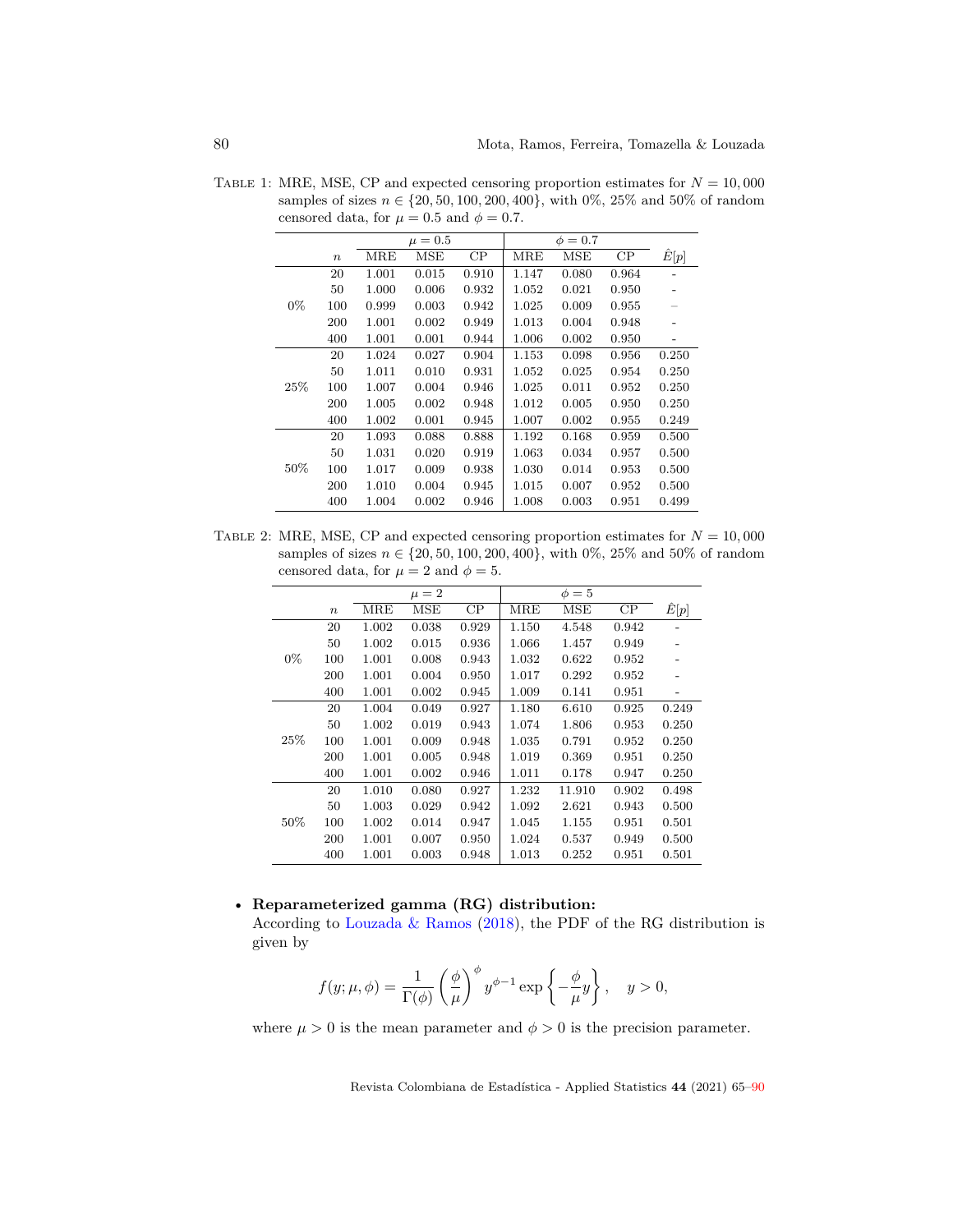#### • **Reparameterized inverse gamma (RIG) distribution:**

According to [Bourguignon & Gallardo](#page-22-7) [\(2020](#page-22-7)), the PDF of the RIG distribution is given by

$$
f(y; \mu, \phi) = \frac{[\mu(1+\phi)]^{\phi+2}}{\Gamma(\phi+2)} y^{-\phi-3} \exp\left\{-\frac{\mu(1+\phi)}{y}\right\}, \quad y > 0,
$$

where  $\mu > 0$  is the mean parameter and  $\phi > 0$  is the dispersion parameter.

• **Reparameterized Birnbaum-Saunders (RBS) distribution:** Presented by [Santos-Neto et al.](#page-24-8) [\(2012](#page-24-8)), it has PDF given by

$$
f(y;\mu,\phi)=\frac{\exp\{\phi/2\}\sqrt{\phi+1}}{4y^{3/2}\sqrt{\pi\mu}}\left(y+\frac{\phi\mu}{\phi+1}\right)\exp\left\{-\frac{\phi}{4}\left[\frac{(\phi+1)y}{\phi\mu}+\frac{\phi\mu}{(\phi+1)y}\right]\right\},
$$

for all  $y > 0$ , where  $\mu > 0$  is the mean parameter and  $\phi > 0$  is the precision parameter.

In order to carry out the model selection, different discrimination criterion methods based on log-likelihood function evaluated at the MLEs were considered. Let *k* be the number of parameters in the model and  $\hat{\theta}$  denote the MLE for the parameter vector  $\theta$ . Then, the model discrimination criteria used here are: Akaike Information Criterion (AIC; [Akaike](#page-22-12) [1974\)](#page-22-12), Corrected AIC (AICc; [Sugiura](#page-24-9) [1978\)](#page-24-9), Bayesian or Schwarz Information Criterion (BIC; [Schwarz](#page-24-10) [1978\)](#page-24-10), Hannan-Quinn Information Criterion (HQIC; [Hannan & Quinn](#page-23-13) [1979](#page-23-13)), and Consistent AIC (CAIC; [Bozdogan](#page-22-13) [1987\)](#page-22-13), which are computed, respectively, by

$$
AIC = -2\ell \left(\hat{\theta}; \mathbf{y}\right) + 2k,
$$
  
\n
$$
AICc = AIC + \frac{2k(k+1)}{(n-k-1)},
$$
  
\n
$$
BIC = -2\ell \left(\hat{\theta}; \mathbf{y}\right) + k \log(n),
$$
  
\n
$$
HQIC = -2\ell \left(\hat{\theta}; \mathbf{y}\right) + 2k \log\left(\log(n)\right),
$$
  
\n
$$
CAIC = AIC + k \left[\log(n) - 1\right],
$$

where  $\ell(.; y)$  is the log-likelihood function of the corresponding model and *n* is the sample size. According to these criteria, the best model is the one that provides the minimum values. The Kolmogorov-Smirnov test with confidence level  $\alpha = 0.05$  and Cox-Snell residuals were also considered for checking the goodness-of-fit of models to the uncensored and censored data, respectively [\(Cox & Snell](#page-22-14) [1968,](#page-22-14) [Daniel](#page-22-15) [1990](#page-22-15)).

#### <span id="page-16-0"></span>**6.1. Cycles up to the Failure for Electrical Appliances**

In this subsection, we reanalyzed the data set extracted from [Lawless](#page-23-14) ([2011\)](#page-23-14), which consists of a number of cycles, divided by 1,000, up to the failure for 60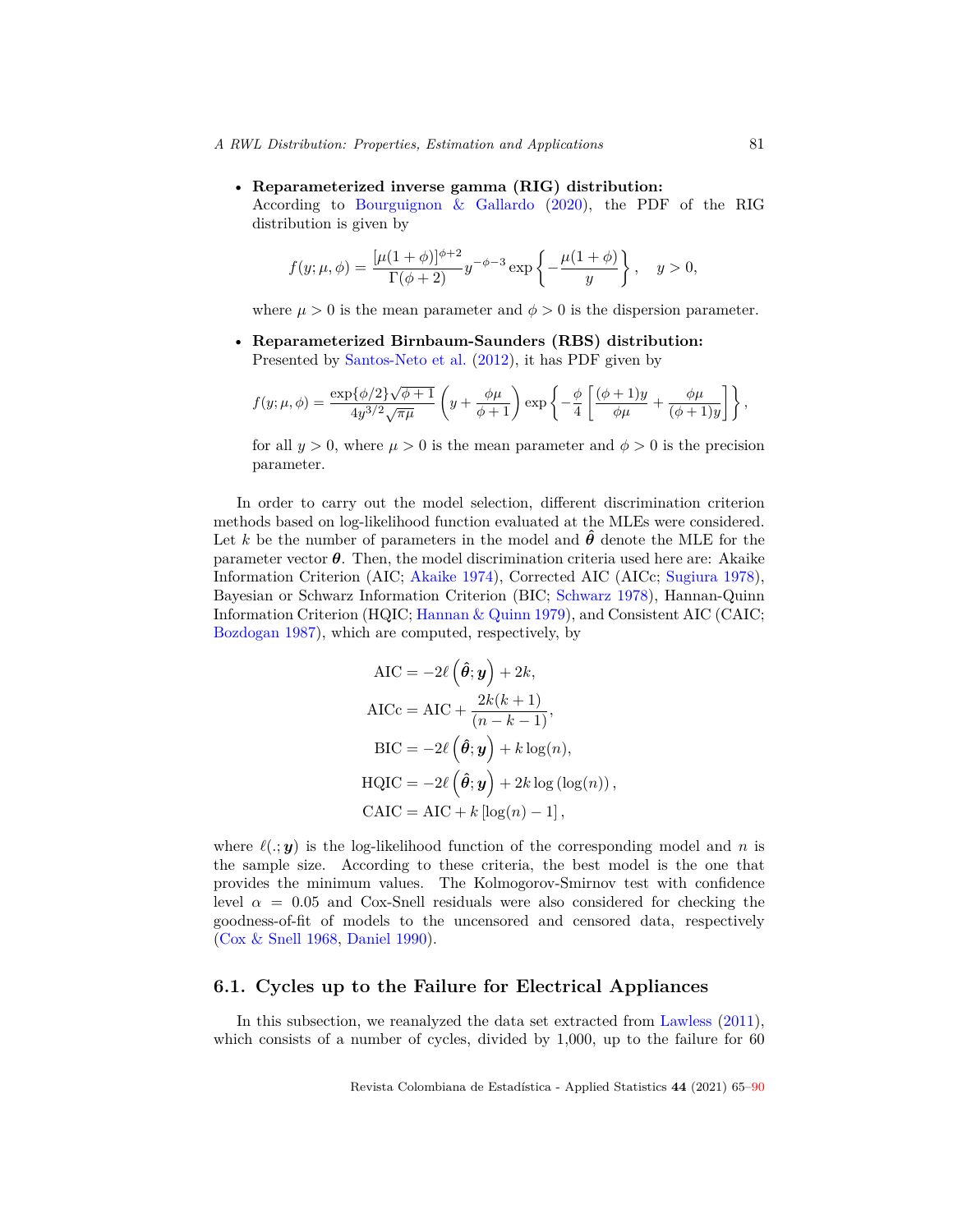electrical appliances in a life test (see Table [3\)](#page-17-0). Many authors have analyzed these uncensored data, including [Reed](#page-24-11) ([2011\)](#page-24-11), [Khan](#page-23-15) [\(2018](#page-23-15)) and [Ramos et al.](#page-24-12) ([2019\)](#page-24-12). Such data are known to have a bathtub-shaped hazard rate function.

Table [4](#page-17-1) displays the MLEs, standard errors (SEs) and 95% confidence intervals (95 % CIs) for the parameters  $\mu$  and  $\phi$  of the RWL model. Note that the estimated mean number of cycles to failure of an electrical appliance is 2*.*193 cycles. Furthermore, since  $\phi = 0.733$ , the estimated hazard rate function is bathtub-shaped, that is, it is characterized by an increased number of failures (and thus, unavailability) in the initial period of electrical appliance usage after its commissioning, followed by a long span of normal use with a small and roughly constant number of failures, and finally, a period of a fast increasing number of failures occurring because of the age of the observed electrical appliance.

<span id="page-17-0"></span>Table 3: Number of cycles, divided by 1,000, up to the failure for 60 electrical appliances in a life test.

| 0.014  | 0.034   | 0.059 | $0.061$ 0.069 |                   | $0.080$ $0.123$ $0.142$ $0.165$                         |       | 0.210  |
|--------|---------|-------|---------------|-------------------|---------------------------------------------------------|-------|--------|
| 0.381  | 0.464   |       |               |                   | $0.479$ $0.556$ $0.574$ $0.839$ $0.917$ $0.969$ $0.991$ |       | -1.064 |
| 1.088  |         |       |               |                   | 1.091 1.174 1.270 1.275 1.355 1.397 1.477 1.578         |       | -1.649 |
| 1.702. | 1.893   |       |               |                   | 1.932 2.001 2.161 2.292 2.326 2.337                     | 2.628 | 2.785  |
| 2.811  | 2.886   | 2.993 | 3.122         | 3.248 3.715 3.790 | 3.857                                                   | 3.912 | -4.100 |
| 4.106  | - 4.116 | 4.315 | 4.510         | 4.580 5.267 5.299 | 5.583                                                   | 6.065 | 9.701  |

<span id="page-17-1"></span>Table 4: MLEs, SEs and 95% CIs for the parameters of the RWL distribution, considering the electrical appliances data.

| Parameter | MLE.  | SE.   | 95% CI         |
|-----------|-------|-------|----------------|
| u         | 2.193 | 0.272 | (1.659; 2.727) |
| Φ         | 0.733 | 0.136 | (0.466; 1.001) |

Table [5](#page-17-2) gives the log-likelihood, AIC, AICc, BIC, HQIC and CAIC values, as well as the Kolmogorov-Smirnov (KS) test statistics and their p-values, for all four distributions considered. We can see that the RWL distribution offers a better fit to the electrical appliances data since it has the minimum values of these criteria. In addition, the KS test indicates that the electrical appliances data are a random sample from a RWL distribution with  $\hat{\mu} = 2.193$  and  $\phi = 0.733$ .

<span id="page-17-2"></span>Table 5: Model selection criteria values and KS test (statistic and p-values) for the fitted probability distributions, considering the electrical appliances data.

| Criterion      | <b>RWL</b> | RG         | <b>RIG</b> | RBS        |
|----------------|------------|------------|------------|------------|
| Log-likelihood | $-105.774$ | $-107.012$ | $-157.273$ | $-118.912$ |
| AIC            | 215.548    | 218.024    | 318.546    | 241.824    |
| $\rm AICc$     | 215.759    | 218.235    | 318.756    | 242.035    |
| <b>BIC</b>     | 219.737    | 222.213    | 322.734    | 246.013    |
| HQIC           | 217.187    | 219.663    | 320.184    | 243.463    |
| CAIC           | 221.737    | 224.213    | 324.734    | 248.013    |
| KS             | 0.072      | 0.082      | 0.496      | 0.285      |
| p-value        | 0.907      | 0.810      | < 0.0001   | < 0.001    |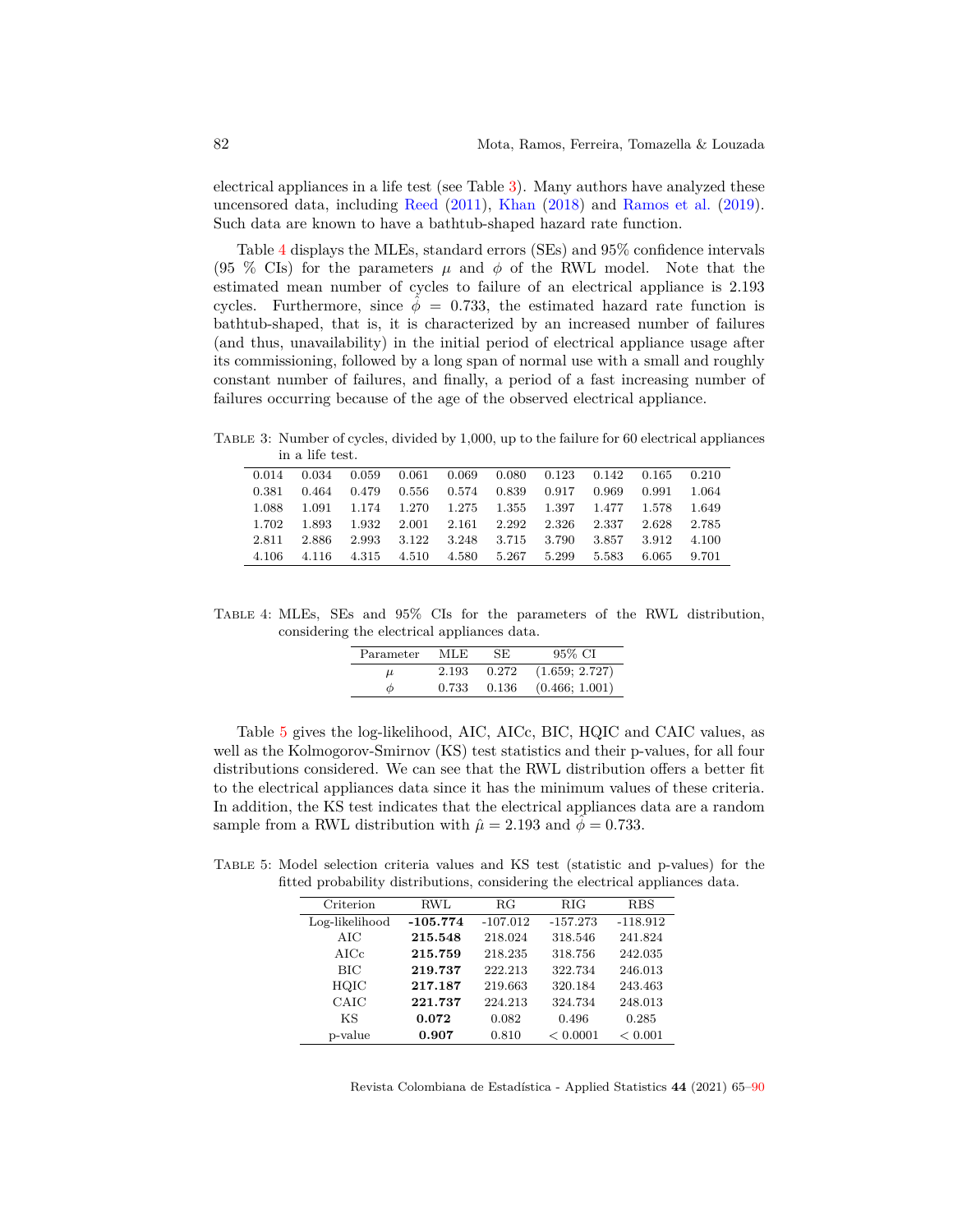Figure [5](#page-18-1) presents the survival function adjusted by different probability distributions (RWL, RG, RIG and RBS distributions) superimposed to the estimated Kaplan-Meier survival curve. From this figure, it can be observed that the RWL distribution provides the better fit to the electrical appliances data. Therefore, from the proposed methodology, the data set related to the failure times of 60 electrical appliances can be well-described by the RWL distribution.



<span id="page-18-1"></span>Figure 5: Left panel: Fitted survival functions superimposed to the estimated Kaplan-Meier survival curve, considering the electrical appliances data. Right panel: Estimated hazard rate function of the RWL distribution for these data.

### <span id="page-18-0"></span>**6.2. Agricultural machine data**

As a second application, in this subsection we reanalyzed the data related to the times up to corrective maintenance of an agricultural machine, presented by [Ramos et al.](#page-24-12) ([2019\)](#page-24-12). This data set includes two censored observations, both in 13 days. Its analysis can be useful to correctly predict the next maintenance in order to reduce costs.

TABLE 6: Times up to corrective maintenance of an agricultural machine  $(4+1)$ <sup>"</sup> denotes censoring).

| $\mathbf{1}$   |            |     |    | 1 1 1 1 1 1 2 2 3 3 3   |    |               |    |    |     |     |
|----------------|------------|-----|----|-------------------------|----|---------------|----|----|-----|-----|
| 3 <sup>1</sup> |            |     |    | 3 4 4 4 4 4 4 4 5       |    |               |    |    | 5 5 |     |
|                |            |     |    | 5 5 5 5 5 5 6 6 6 6 6 6 |    |               |    |    |     |     |
| 6              | $6\degree$ | 6 6 |    | $6\overline{6}$         |    | 6 6 6 6 6 6 6 |    |    |     |     |
| 7              | 7          |     |    | 7 7 7 7 7 7 7 7 7       |    |               |    |    |     |     |
| 7              | 7          |     |    | 8 8 8 8 8 8 8 8 8 8     |    |               |    |    |     |     |
| 8              | 9          | 9   |    | 9 9 9                   | 11 | 11            | 11 | 11 | 11  | -11 |
| 11             |            | 11  | 13 | $13+$ 13+               |    |               |    |    |     |     |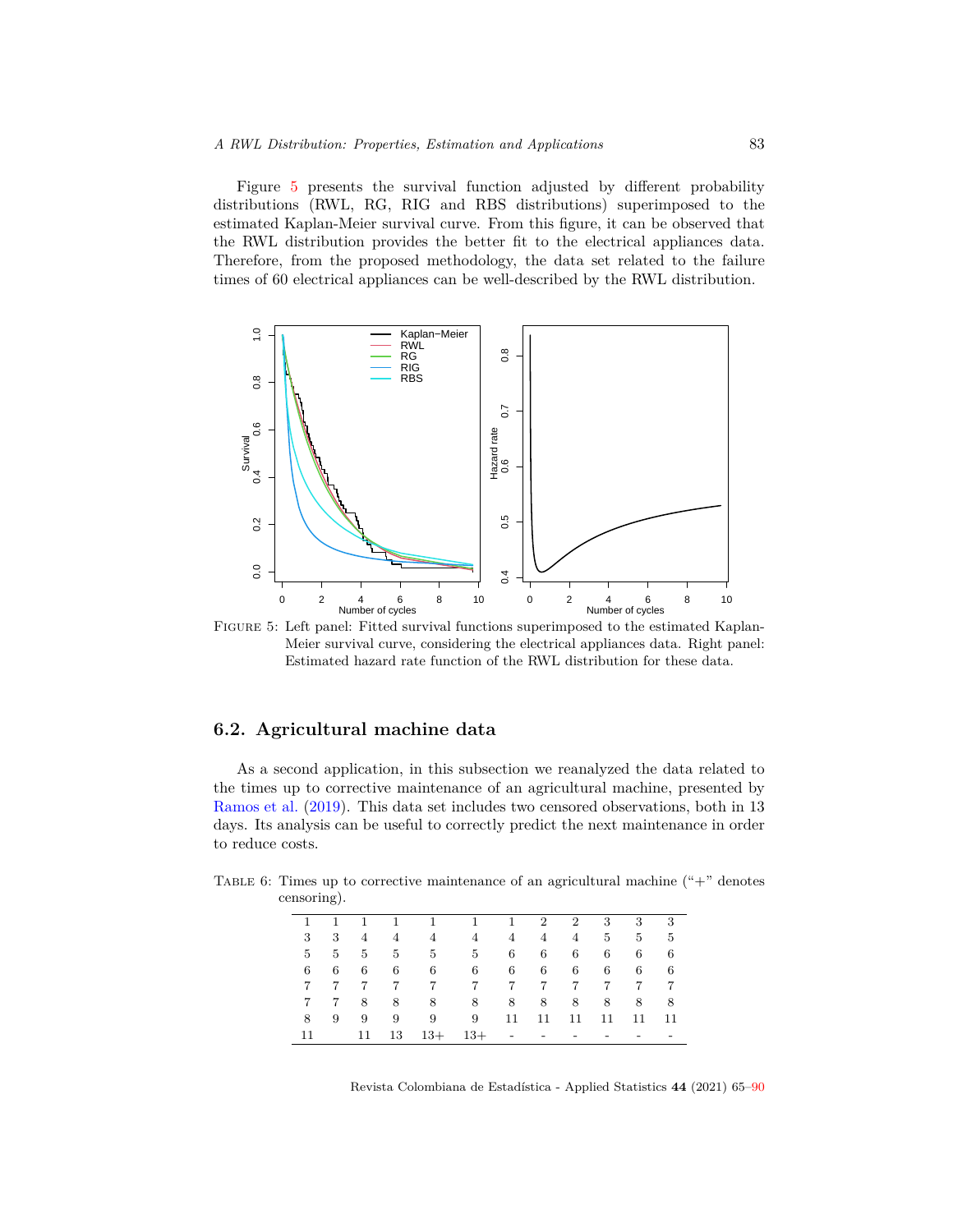Table [7](#page-19-0) shows the MLEs, SEs and 95% CIs for the parameters  $\mu$  and  $\phi$  of the RWL distribution. Notice that the estimated mean time to occur a fail in the agricultural machine is 6*.*404 days. Also, the fit of the RWL distribution suggests an increasing-shaped hazard rate function:  $\phi = 2.778$  (see Figure [6,](#page-20-0) right panel).

<span id="page-19-0"></span>Table 7: MLEs, SEs and 95% CIs for the parameters of the RWL distribution, considering the agricultural machine data.

| Parameter | MLE.  | SE.   | 95% CI         |
|-----------|-------|-------|----------------|
| μ         | 6.404 | 0.369 | (5.680; 7.127) |
| Φ         | 2.778 | 0.491 | (1.816; 3.740) |

Table [8](#page-19-1) reports the results from different model discrimination/selection criteria, such as the log-likelihood, AIC, AICc, BIC, HQIC and CAIC, for the four considered probability distributions. From these results, we see that the RWL distribution provides slightly better description of the data compared to other candidate distributions, since it yields the lowest values in all criteria.

<span id="page-19-1"></span>Table 8: Model selection criteria values for the fitted probability distributions, considering the agricultural machine data.

| Criterion      | RWL        | RG         | <b>RIG</b> | <b>RBS</b> |
|----------------|------------|------------|------------|------------|
| Log-likelihood | $-223.049$ | $-223.683$ | $-248.159$ | $-235.404$ |
| AIC            | 450.098    | 451.367    | 500.318    | 474.808    |
| AICc           | 450.237    | 451.506    | 500.457    | 474.947    |
| <b>BIC</b>     | 455.075    | 456.344    | 505.295    | 479.785    |
| HQIC           | 452.104    | 453.373    | 502.324    | 476.814    |
| CAIC           | 457.075    | 458.344    | 507.295    | 481.785    |

Figure [6](#page-20-0) exhibits the survival functions superimposed to the estimated Kaplan-Meier survival curve (left panel), as well as the estimated hazard rate function (right panel). From this figure, it can be observed that the RWL distribution provides a good fit to the agricultural machine data.

After adjusting the RWL distribution to the agricultural machine data, we verified the goodness-of-fit of it through the Cox-Snell residuals ([Cox & Snell](#page-22-14) [1968](#page-22-14)). The Cox-Snell residuals are defined by

$$
e_i = -\log(\hat{S}(t_i)), \quad i = 1, 2, ..., n,
$$

where  $\hat{S}(t_i)$  is the fitted RWL survival function of the *i*-th lifetime. In this case, the Cox-Snell residuals  $e_i$ 's are a censored random sample from the standard exponential distribution, if the RWL distribution is correctly specified.

Figure [7](#page-20-1) presents the graph of Kaplan-Meier *versus* standard exponential survival, both fitted to the Cox-Snell residuals. By means of this figure, we can observe that most of the points are close to line, showing the goodness-of-fit of the proposed distribution to the agricultural machine data. Therefore, from the proposed methodology, the data set related to the failure times of agricultural machine can be well-described by the RWL distribution.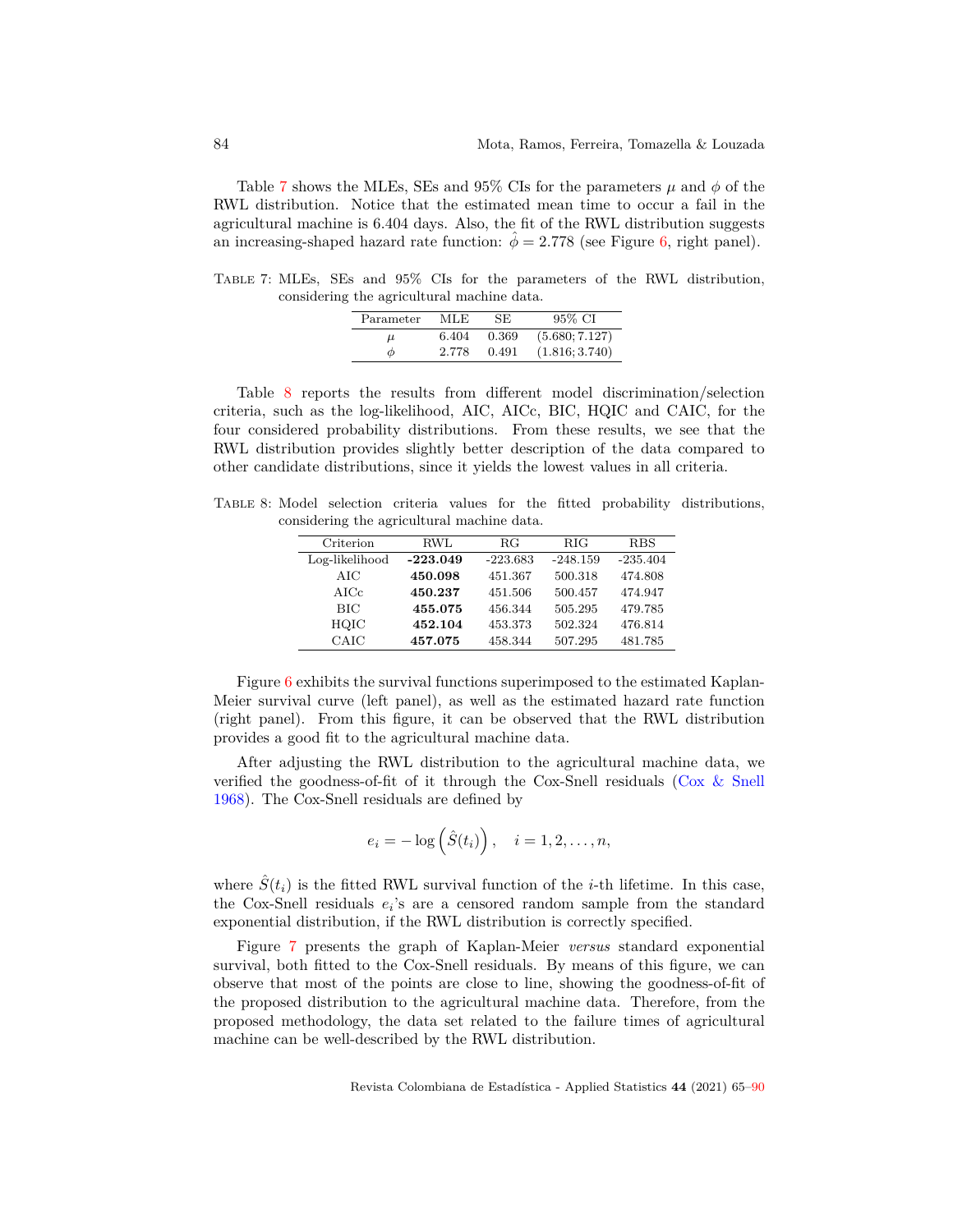

Figure 6: Left panel: Fitted survival functions superimposed to the estimated Kaplan-Meier survival function, considering the lifetimes of an agricultural machine. Right panel: Estimated hazard rate function of the RWL distribution for these data.

<span id="page-20-0"></span>

<span id="page-20-1"></span>Figure 7: Left panel: Kaplan-Meier *versus* standard exponential survival, both fitted to the Cox-Snell residuals. Right panel: Estimated survival curves (Kaplan-Meier and standard exponential).

A preventive approach for this agricultural machine is given as follows. Through the quantile function of the RWL distribution given in Equation  $(6)$  $(6)$ , we can get the number of days that are expected to have a certain percentage of failures. Table [9](#page-21-1) displays different times of failure, assuming different percentages.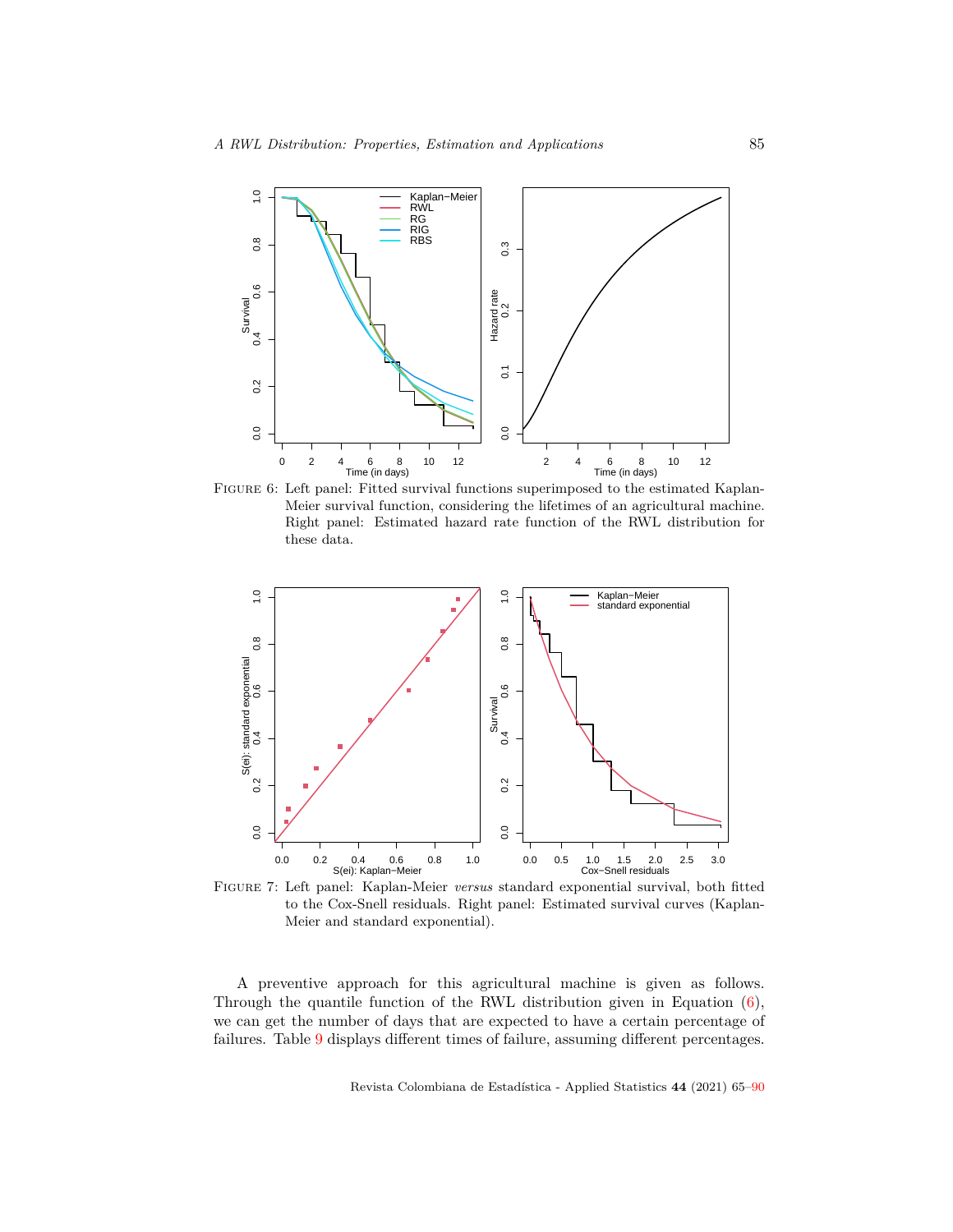The results obtained from this table show that preventive maintenance can be performed assuming different percentages of failures. Thus, we recommend the agricultural enterprise to consider 4 days (25% of failures) after the last failure to perform maintenance in this agricultural machine.

<span id="page-21-1"></span>Table 9: Days to perform preventive maintenance to agricultural machine by assuming different percentages of failures, based on the RWL distribution.

| $10\%$ | $25\%$ | 50%  | 75%  | $99\%$ |
|--------|--------|------|------|--------|
| 2.55   | 3.88   | 5.82 | 8.29 | 16.87  |

## <span id="page-21-0"></span>**7. Concluding Remarks**

In this paper, we derived critical mathematical properties of the RWL distribution, which allow its application in many real problems. Under this parameterization, one of the parameters is given by the mean, whereas the other parameter can be interpreted as a precision parameter. The (classical) inferential method for the parameters was discussed under random censoring. An extensive Monte Carlo simulation study showed that the proposed estimators are consistent and return reasonable estimates for the parameters of the RWL distribution. The proposed methodology was used in two applications considering electrical appliances data and a data set related to the lifetimes of an agricultural machine, in which we observed that the RWL distribution returned better fit when compared to some well-known reparameterized models in the statistical literature.

There is a large number of possible extensions of this current work. For instance, we can easily formulate RWL regression models with varying precision [\(Santos-Neto et al.](#page-24-3) [2016](#page-24-3), [Bourguignon & Gallardo](#page-22-7) [2020\)](#page-22-7). Another approach that is under investigation is the use of the RWL distribution in the context of frailty models, since the Laplace transform has a closed-form expression. In this setting, we believe that the RWL distribution can be an alternative frailty distribution to the traditional frailty distributions ([Wienke](#page-25-2) [2010](#page-25-2)). The RWL distribution is also a promising model to be used in studies involving degradation and accelerated life test data, and should thus be investigated in future research [\(Meeker & Escobar](#page-24-13) [2014\)](#page-24-13).

# **Acknowledgements**

Alex L. Mota acknowledges the support of the coordination for the improvement of higher-level personnel - Brazil (CAPES) - Finance Code 001. Pedro L. Ramos acknowledges the support of the São Paulo State Research Foundation (FAPESP Proc. 2017/25971-0). Francisco Louzada is supported by the Brazilian agencies CNPq (grant number 301976/2017-1) and FAPESP (grant number 2013/07375-0).

Received: March 2019 - Accepted: November 2020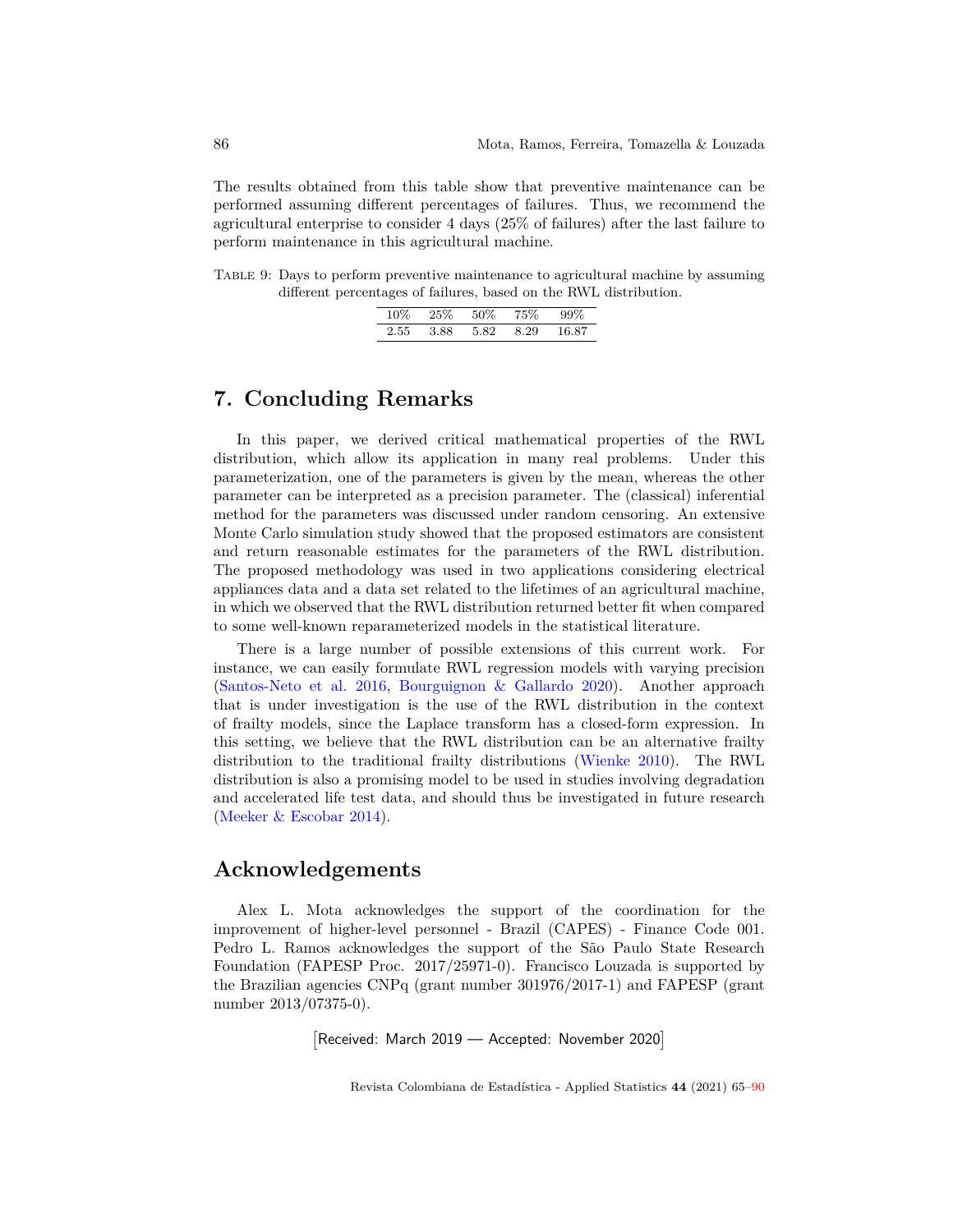## <span id="page-22-0"></span>**References**

- <span id="page-22-3"></span>Afify, A. Z., Nassar, M., Cordeiro, G. M. & Kumar, D. (2020), 'The Weibull Marshall-Olkin Lindley distribution: properties and estimation', *Journal of Taibah University for Science* **14**(1), 192–204.
- <span id="page-22-12"></span>Akaike, H. (1974), 'A new look at the statistical model identification', *IEEE Transactions on Automatic Control* **19**(6), 716–723.
- <span id="page-22-4"></span>Ali, S. (2015), 'On the bayesian estimation of the weighted Lindley distribution', *Journal of Statistical Computation and Simulation* **85**(5), 855–880.
- <span id="page-22-5"></span>Asgharzadeh, A., Bakouch, H. S., Nadarajah, S. & Sharafi, F. (2016), 'A new weighted Lindley distribution with application', *Brazilian Journal of Probability and Statistics* **30**(1), 1–27.
- <span id="page-22-2"></span>Asgharzadeh, A., Nadarajah, S. & Sharafi, F. (2018), 'Weibull Lindley distribution', *REVSTAT Statistical Journal* **16**, 87–113.
- <span id="page-22-1"></span>Bakouch, H. S., Al-Zahrani, B. M., Al-Shomrani, A. A., Marchi, V. A. & Louzada, F. (2012), 'An extended Lindley distribution', *Journal of the Korean Statistical Society* **41**(1), 75–85.
- <span id="page-22-11"></span>Bayoud, H. A. (2012), Bayesian Analysis of Type I Censored Data from Two-Parameter Exponential Distribution, *in* 'Proceedings of the World Congress on Engineering', Vol. 1.
- <span id="page-22-7"></span>Bourguignon, M. & Gallardo, D. I. (2020), 'Reparameterized inverse Gamma regression models with varying precision', *Statistica Neerlandica* **74**(4), 611–627.
- <span id="page-22-13"></span>Bozdogan, H. (1987), 'Model selection and Akaike's information criterion (AIC): The general theory and its analytical extensions', *Psychometrika* **52**(3), 345–370.
- <span id="page-22-9"></span>Brent, R. P. (1973), *Algorithms for Minimization without Derivatives*, Prentice-Hall, Englewood Cliffs, New Jersey.
- <span id="page-22-10"></span>Bryson, M. C. & Siddiqui, M. (1969), 'Some criteria for aging', *Journal of the American Statistical Association* **64**(328), 1472–1483.
- <span id="page-22-6"></span>Cepeda, E. & Gamerman, D. (2005), 'Bayesian methodology for modeling parameters in the two parameter exponential family', *Revista Estadística* **57**(168-169), 93–105.
- <span id="page-22-8"></span>Cox, D. R. & Reid, N. (1987), 'Parameter orthogonality and approximate conditional inference', *Journal of the Royal Statistical Society: Series B (Methodological)* **49**(1), 1–18.
- <span id="page-22-14"></span>Cox, D. R. & Snell, E. J. (1968), 'A general definition of residuals', *Journal of the Royal Statistical Society: Series B (Methodological)* **30**(2), 248–265.
- <span id="page-22-15"></span>Daniel, W. (1990), *Applied Nonparametric Statistics*, Duxbury advanced series in statistics and decision sciences, PWS-KENT Pub.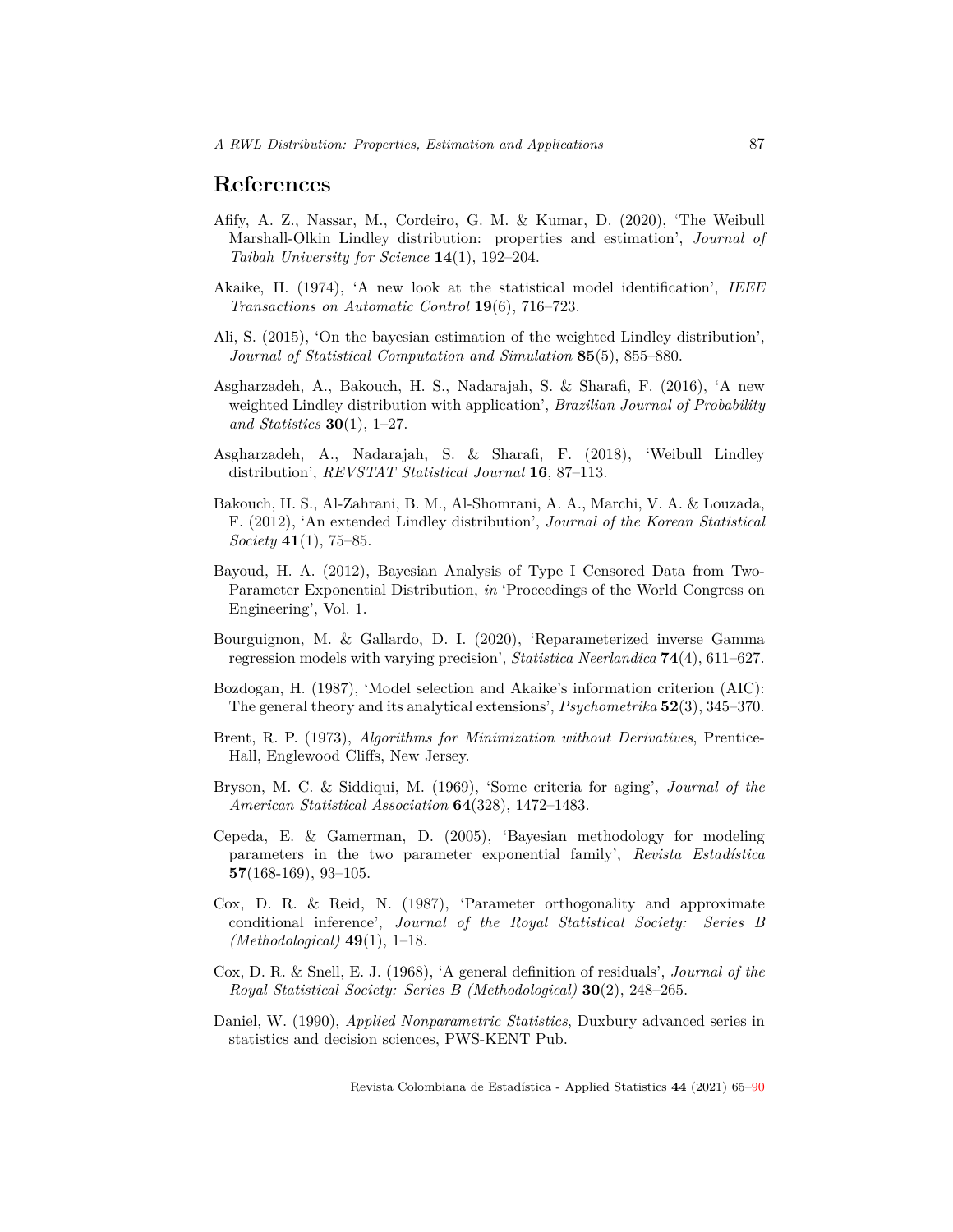- <span id="page-23-2"></span>Ghitany, M., Alqallaf, F., Al-Mutairi, D. K. & Husain, H. (2011), 'A two-parameter weighted Lindley distribution and its applications to survival data', *Mathematics and Computers in simulation* **81**(6), 1190–1201.
- <span id="page-23-1"></span>Ghitany, M. E., Atieh, B. & Nadarajah, S. (2008), 'Lindley distribution and its application', *Mathematics and Computers in Simulation* **78**(4), 493–506.
- <span id="page-23-13"></span>Hannan, E. J. & Quinn, B. G. (1979), 'The determination of the order of an autoregression', *Journal of the Royal Statistical Society: Series B (Methodological)* **41**(2), 190–195.
- <span id="page-23-7"></span>Hasna, M. O. & Alouini, M.-S. (2004), 'Harmonic mean and end-to-end performance of transmission systems with relays', *IEEE Transactions on Communications* **52**(1), 130–135.
- <span id="page-23-11"></span>Henningsen, A. & Toomet, O. (2011), 'maxLik: A package for maximum likelihood estimation in R', *Computational Statistics* **26**(3), 443–458.
- <span id="page-23-6"></span>Johnson, N. L., Kotz, S. & Balakrishnan, N. (1994), *Continuous univariate distributions*, Vol. 1, John Wiley & Sons.
- <span id="page-23-3"></span>Kemaloglu, S. A. & Yilmaz, M. (2017), 'Transmuted two-parameter Lindley distribution', *Communications in Statistics-Theory and Methods* **46**(23), 11866– 11879.
- <span id="page-23-15"></span>Khan, S. A. (2018), 'Exponentiated Weibull regression for time-to-event data', *Lifetime data analysis* **24**(2), 328–354.
- <span id="page-23-14"></span>Lawless, J. F. (2011), *Statistical models and methods for lifetime data*, Vol. 362, John Wiley & Sons.
- <span id="page-23-8"></span>Limbrunner, J. F., Vogel, R. M. & Brown, L. C. (2000), 'Estimation of harmonic mean of a lognormal variable', *Journal of hydrologic engineering* **5**(1), 59–66.
- <span id="page-23-0"></span>Lindley, D. V. (1958), 'Fiducial distributions and Bayes' theorem', *Journal of the Royal Statistical Society. Series B (Methodological)* pp. 102–107.
- <span id="page-23-4"></span>Louzada, F. & Ramos, P. L. (2017), 'A new long-term survival distribution', *Biostatistics and Biometrics Open Access Journal* **1**(5), 104–109.
- <span id="page-23-12"></span>Louzada, F. & Ramos, P. L. (2018), 'Efficient closed-form maximum a posteriori estimators for the gamma distribution', *Journal of Statistical Computation and Simulation* **88**(6), 1134–1146.
- <span id="page-23-10"></span>Lukacs, E. (1972), 'A survey of the theory of characteristic functions', *Advances in Applied Probability* **4**(1), 1–37.
- <span id="page-23-9"></span>Manolakis, D. G., Ingle, V. K. & Kogon, S. M. (2005), *Statistical and adaptive signal processing*, Artech House, Boston, London.
- <span id="page-23-5"></span>Mazucheli, J., Coelho-Barros, E. A. & Achcar, J. A. (2016), 'An alternative reparametrization for the weighted Lindley distribution', *Pesquisa Operacional* **36**(2), 345–353.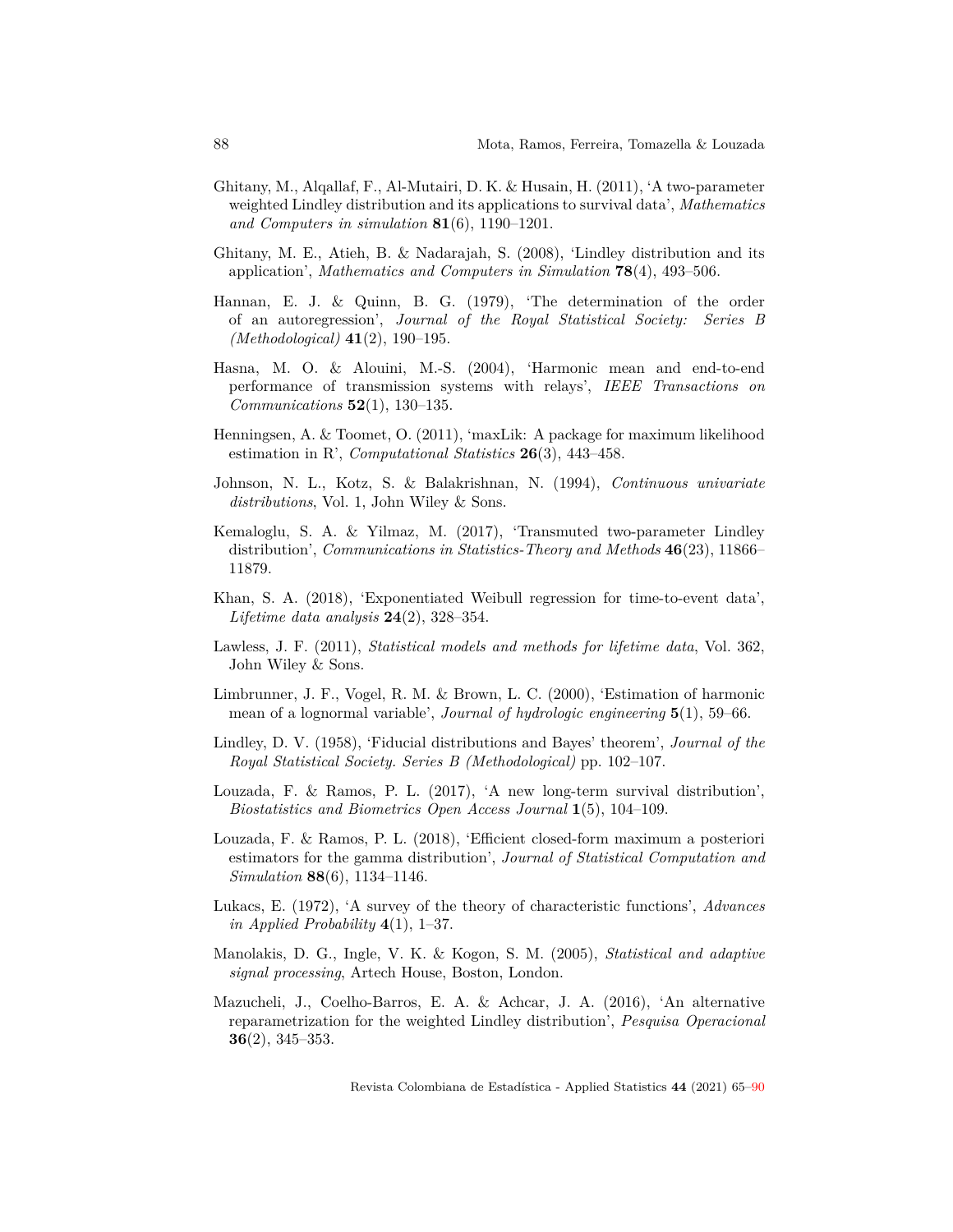- <span id="page-24-13"></span>Meeker, W. Q. & Escobar, L. A. (2014), *Statistical methods for reliability data*, John Wiley & Sons.
- <span id="page-24-7"></span>Olcay, A. H. (1995), 'Mean residual life function for certain types of non-monotonic ageing', *Communications in Statistics. Stochastic Models* **11**(1), 219–225.
- <span id="page-24-5"></span>R Core Team (2020), *R: A Language and Environment for Statistical Computing*, R Foundation for Statistical Computing, Vienna, Austria. **URL:** *https://www.R-project.org/*
- <span id="page-24-6"></span>Raftery, A. E., Newton, M. A., Satagopan, J. M. & Krivitsky, P. N. (2006), Estimating the integrated likelihood via posterior simulation using the harmonic mean identity, Working paper no. 60, Center for Statistics and the Social Sciences, University of Washington, Seattle, Washington, USA.
- <span id="page-24-12"></span>Ramos, P. L., Almeida, M. P., Tomazella, V. L. & Louzada, F. (2019), 'Improved bayes estimators and prediction for the wilson-hilferty distribution', *Anais da Academia Brasileira de Ciencias* **91**(3).
- <span id="page-24-0"></span>Ramos, P. L., Louzada, F. & Cancho, V. G. (2017), 'Maximum likelihood estimation for the weighted Lindley distribution parameter under different types of censoring', *Revista Brasileira de Biometria/Biometric Brazilian Journal* **35**(1), 115–131.
- <span id="page-24-1"></span>Ramos, P. & Louzada, F. (2016), 'The generalized weighted Lindley distribution: Properties, estimation, and applications', *Cogent Mathematics* **3**(1), 1256022.
- <span id="page-24-11"></span>Reed, W. J. (2011), 'A flexible parametric survival model which allows a bathtubshaped hazard rate function', *Journal of Applied Statistics* **38**(8), 1665–1680.
- <span id="page-24-4"></span>Rigby, R. A., Stasinopoulos, M. D., Heller, G. Z. & De Bastiani, F. (2019), *Distributions for modeling location, scale, and shape: Using GAMLSS in R*, CRC press.
- <span id="page-24-8"></span>Santos-Neto, M., Cysneiros, F. J. A., Leiva, V. & Ahmed, S. E. (2012), 'On new parameterizations of the Birnbaum-Saunders distribution', *Pakistan Journal of Statistics* **28**(1).
- <span id="page-24-3"></span>Santos-Neto, M., Cysneiros, F. J. A., Leiva, V. & Barros, M. (2016), 'Reparameterized Birnbaum-Saunders regression models with varying precision', *Electronic Journal of Statistics* **10**(2), 2825–2855.
- <span id="page-24-10"></span>Schwarz, G. (1978), 'Estimating the dimension of a model', *The Annals of Statistics* **6**(2), 461–464.
- <span id="page-24-2"></span>Shanker, R., Shukla, K. K. & Leonida, T. A. (2019), 'Weighted quasi Lindley distribution with properties and applications', *International Journal of Statistics and Applications* **9**(1), 8–20.
- <span id="page-24-9"></span>Sugiura, N. (1978), 'Further analysts of the data by Akaike's information criterion and the finite corrections: Further analysts of the data by Akaike's', *Communications in Statistics-Theory and Methods* **7**(1), 13–26.